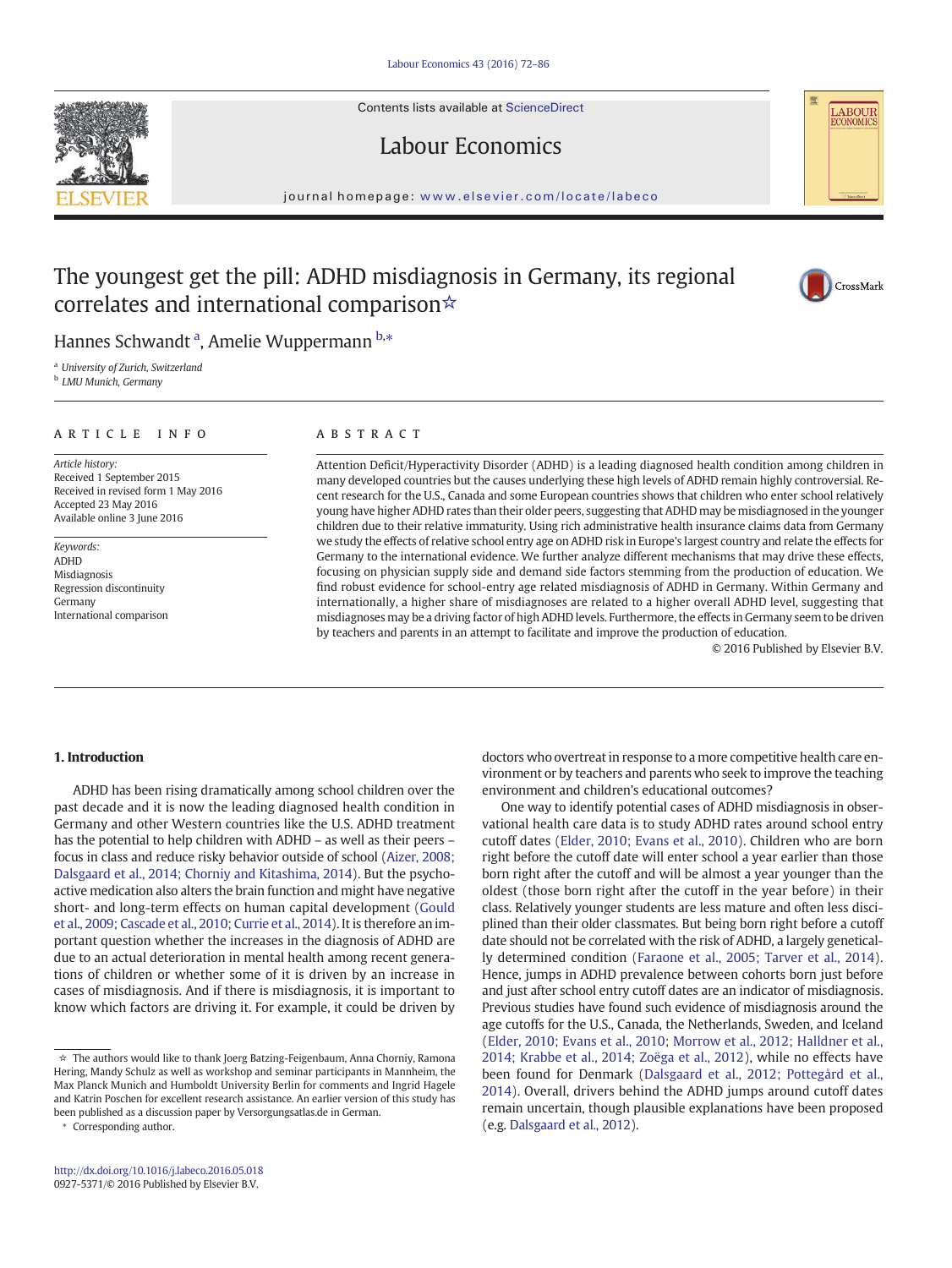In this paper we use data on more than 7 million German children to analyze ADHD rates around school entry cutoff dates in unprecedented detail for one of the largest countries of the developed world. The data is based on the universe of outpatient health insurance claims for publicly insured children (about 90% of all children in Germany) over the years 2008–2011. The German education system is organized at the level of 16 states and there are various different cutoff dates. The variation in cutoff dates together with the large sample size provides us with sufficient statistical power to estimate jumps around age cutoffs non-parametrically and conduct subgroup analyses across cohorts, ages, gender and districts. We further merge information on regional physician supply, schooling environment and parental background to our data in order to investigate factors associated with the cutoff jumps.

We find large jumps in ADHD rates around cutoff dates, amounting to 22% for children aged 9 to 13 (1 percentage point at a baseline ADHD rate of about 5% in that age range). These jumps occur at different months across states in accordance with the different cutoff dates, indicating that the jumps in prevalence rates represent misdiagnoses rather than actual differences in children's health which are unlikely to be spuriously correlated with the different cutoff dates across states. The cutoff dates also impact medical treatment of ADHD. Moreover, there is no comparable pattern for the prevalence of diabetes or for hay fever, a condition with similar prevalence rates as ADHD. This indicates that jumps in ADHD rates around cutoffs are not driven by seasonality in students' health or a general effect of relative age on physicians' diagnosing behavior but that they are specific to ADHD. There is also no effect of relative age on injury rates among children without ADHD diagnosis. This finding supports the notion that misdiagnoses around age cutoffs are driven by overdiagnoses among younger students rather than underdiagnoses among older students who should – if lacking required ADHD treatment – suffer from higher injury rates.

Misdiagnosis rates around cutoff dates are strongly correlated with the average level of ADHD rates, both across regions as well as within regions over time. Remarkably, this relationship of misdiagnosis rates and average ADHD levels is very similar to the relationship that we find when comparing the estimates across the countries that have been analyzed in the existing literature. This result suggests that misdiagnosis rates around cutoff dates are an explanatory factor of the high ADHD rates observed in many countries, perhaps proxying for a general tendency to overdiagnose ADHD. An important question therefore is: Which factors are driving these misdiagnoses?

Merging the ADHD data to district level characteristics we find that jumps in ADHD prevalence around the cutoff dates are weakly negatively related to the density of pediatricians, psychiatrists or psychologists. This finding rejects the hypothesis that a more competitive health care environment characterized by a higher physician density induces physicians to overdiagnose. If anything a larger supply of physicians leads to a decrease in misdiagnoses. However, we do find that misdiagnosis rates within regions increase over time with the share of foreign students and class sizes as well as with a region's average income and education. These results suggest that jumps might be driven by teachers and parents in an attempt to facilitate and improve the production of education.<sup>1</sup> On the teacher side, the relative immaturity of younger students might become more apparent in difficult schooling environments and teachers might be more inclined to interpret disruptive behavior as pathological. Well-educated parents, on the other hand, might be particularly concerned about their children's education and thus try to counteract the possible disadvantages in performance if their children are particularly young for their grade level. Whether such potential ADHD overtreatment can actually lead to improvements in educational outcomes for a misdiagnosed child or for her or his peers remains an open question.

Our paper makes three main contributions. First, we show the existence and relevance of ADHD misdiagnoses around age cutoffs in one of the world's largest developed countries. This result is unexpected since no effects have been found in Denmark, a neighboring country of Germany with a similar health care system. Second, we unify a broad range of estimates from the literature and show that the previously unexplained variability in observed cutoff jumps is closely linked to countries' levels of ADHD prevalence. Third, we quantitatively explore potential mechanisms, relating average cutoff jumps to district-level characteristics.

Previous studies have found a wide range of estimates for jumps in ADHD rates around school entry age cutoffs, ranging from zero in Denmark ([Dalsgaard et al., 2012\)](#page-13-0) to 50% in Iceland ([Zoëga et al.,](#page-14-0) [2012](#page-14-0)) and the U.S. ([Elder, 2010; Evans et al., 2010\)](#page-13-0). Our estimates of about 20% are in the mid-range and closest to the cutoff jumps found in Canada ([Morrow et al., 2012](#page-13-0)). We show that this crosscountry variation in cutoff jumps is highly predictive of a country's average ADHD level and that this positive relationship is remarkably linear. Moreover, it is very similar to the relationship observed across German states. In other words, countries and regions with strong jumps in ADHD rates around age cutoffs have also higher overall ADHD rates, perhaps because the cutoff jumps proxy for a general tendency to mis- and overdiagnose ADHD. This finding does not only unify the wide range of estimated cutoff jumps from previous studies, it also underlines the importance of the literature on cutoff jumps to help the understanding of the high ADHD rates in the Western world.

Whether jumps in ADHD rates around age cutoffs represent misdiagnoses and – in case they do – whether they are driven by over- or underdiagnoses is a central question in the literature that has not yet been explored extensively. [Elder \(2010\)](#page-13-0) provides evidence that jumps represent misdiagnoses, based on the comparison of how teachers and parents assess students' behavior. However, in principle these misdiagnoses might not only stem from overdiagnoses (i.e. false positives) among younger students but could also be driven by underdiagnoses (i.e. false negatives) among older students ([Evans et al., 2010](#page-13-0)). Our analysis of injury data supports the notion that these misdiagnoses actually represent false positives.

Another central question of the literature is which factors drive the observed jumps in ADHD rates around cutoff dates. [Dalsgaard et al.](#page-13-0) [\(2012\)](#page-13-0) suggest that one factor leading to low misdiagnosis rates in Denmark could be the supply of physicians with good diagnostic skills. In Denmark only specialist physicians are allowed to diagnose ADHD and these doctors might be less prone to misdiagnoses. Our findings are in line with the hypothesis of [Dalsgaard et al. \(2012\)](#page-13-0). We find that a greater per-capita density of those doctors who are typically diagnosing ADHD in Germany is associated – if anything – with lower misdiagnosis rates and this is also true when looking at changes over time.

[Elder \(2010\)](#page-13-0) provides evidence for the U.S. – with high misdiagnosis rates at the other end of the ADHD spectrum – that teachers might be a driving force behind cutoff jumps. Our finding of increasing misdiagnoses rates in areas with increasing class sizes and rising shares of foreign students is in line with [Elder's \(2010\)](#page-13-0) hypothesis that teachers' demand for ADHD medication of their students might be part of the story. However, we find that parents may also play a role as areas with rising shares of employees with higher education and increasing labor income have increasing rates of misdiagnoses.

The paper proceeds as follows: [Section 2](#page-2-0) discusses the school and health care system in Germany. [Section 3](#page-2-0) provides an overview of our data and methods. [Section 4](#page-6-0) presents the results, and a conclusion follows in [Section 5.](#page-12-0)

 $1$  Both teachers and parents can influence ADHD diagnoses. As in the U.S., ADHD diagnosis guidelines in Germany require that doctors take parents' and teachers' assessment of a child's behavior into account.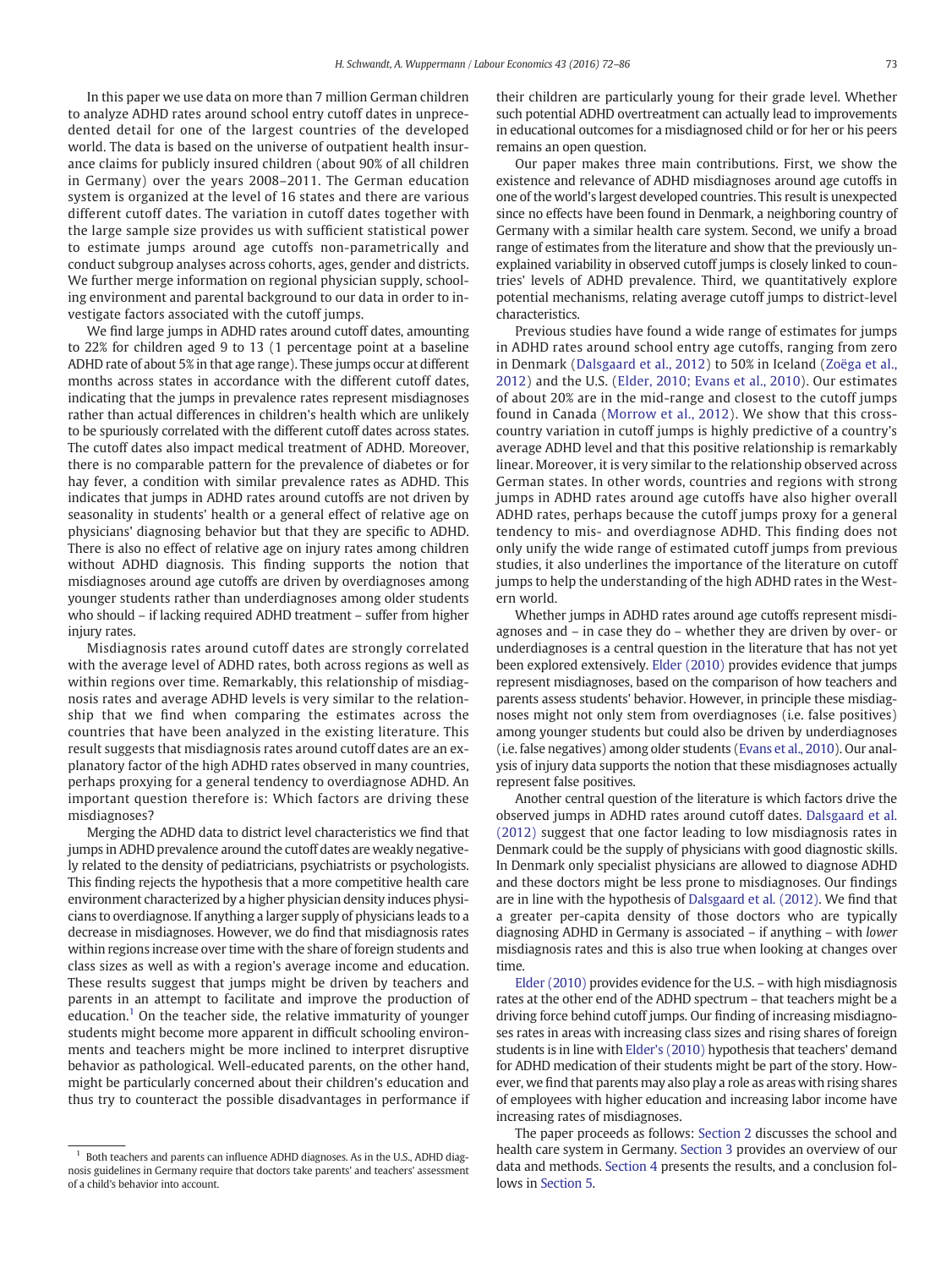#### <span id="page-2-0"></span>2. Germany's school and health care system

#### 2.1. School system

School policy is almost exclusively legislated at the level of the 16 states in Germany.<sup>2</sup> In all states, children generally have to start school in the fall if they have turned six by a specific date – the school entry cutoff date – or in the fall of the year after they have turned six if their birthday is after the cutoff date. Historically, June 30 was the cutoff date in all states. While the cutoff is the general rule, there are exceptions: All children are examined by a government physician before they are allowed to enroll in school. Children who are not considered "ready for school" although they meet the age cutoff are supposed to wait another year. At the same time, children can enter school although they do not meet the age cutoff following parental application and the school readiness exam. Compliance with the age cutoff at the time of school entry is high in Germany: Between 2000 and 2011, on average about 86% of children entered school according to the cutoff date (own calculations based on [Federal Statistical Of](#page-13-0)fice, 2014).<sup>3</sup> As a comparison, the compliance rate in Denmark is about 60% ([Dalsgaard et al., 2012](#page-13-0)) and 70% in the U.S. [\(Elder, 2010](#page-13-0)).

In order to decrease the school starting age in Germany, states started to push back the cutoff date from 2003 onwards. As Appendix Table 1 indicates, 8 of the 16 states have since changed their cutoff date. One state (Thuringia) only postponed the cutoff date by 1 month to July 31. Others postponed it further, often in several steps. In Baden-Wuerttemberg, for example, the cutoff date was postponed to July 31st for children entering school in 2005, to August 31st for children entering school in 2006, and to September 30 for children entering school in 2007. The most extreme policy change occurred in Berlin where the cutoff date was moved from June 30 for children entering school in 2003 to December 31st for those entering in 2004. As the sizes of the entering cohorts – and thus class sizes and class composition – vary in years in which the cutoff dates are shifted and as this may have a direct effect on ADHD, we exclude cohorts who enter school in years with shifts in cutoffs from the following analyses.

A related literature has accumulated broad evidence of persistent negative effects of younger relative age on educational outcomes. For example, [Bedard and Dhuey \(2006\)](#page-13-0) show that younger relative age in first grade is associated with poorer test scores in eighth grade. Adverse side-effects of the kind of ADHD misdiagnoses documented in this study could be one of the driving forces behind these persistent effects. In general, long-term effects have been found to be stronger in countries with earlier tracking. In Germany, tracking takes places very early. Already after fourth grade children are sorted into three different school types, of which only one allows students to enter university. [Mühlenweg](#page-13-0) [and Puhani \(2010\)](#page-13-0) and [Jürges and Schneider \(2011\)](#page-13-0) show that children who are young for their grade have lower chances of attending the highest track in Germany, which again may be related to ADHD misdiagnoses. Hence, given this school system, detrimental impacts of relative age on long-term educational outcomes might be particularly strong in Germany.

#### 2.2. Health care system

In this paper, we focus on children covered by social health insurance (SHI) in Germany. Roughly 90% of the German population is covered in the SHI. Most employees and their families are mandatorily enrolled in the SHI. Only few individuals with higher socio-economic status (SES) – the self-employed, employees with labor income higher than a specific yearly-defined threshold, and civil servants – can decide to opt-out of this system. By focusing on children insured in the SHI, we thus study the majority of German children, disregarding mainly those whose parents have higher SES.

Within the SHI, children are covered free of charge on their parents' policy. Furthermore, no copayments or coinsurance apply to most care that children receive (doctor visits, hospital stays, and prescription drugs). This includes diagnoses and treatment of ADHD. Any physician registered with the SHI can generally diagnose – and get reimbursed for the diagnosis of – ADHD. The majority of children with ADHD, however, have a diagnosis from specialists, such as pediatricians (51%), or child and youth psychiatrists (28%) ([Grobe et al., 2013, p. 173\)](#page-13-0). The largest group of diagnoses from non-specialists is made by primary care physicians accounting for 36% of diagnoses.<sup>4</sup> Mainly two different drugs are used to medically treat ADHD among children in Germany: Methylphenidate and Atomoxetine. In Germany, both of these are only approved for the treatment of ADHD. Until the end of 2010, medical treatment for ADHD could be prescribed by any registered physician. Since 2011, however, only specialists (including pediatricians, neurologists, and psychiatrists) are allowed to prescribe ADHD medication. Since then primary care physicians can only prescribe ADHD medication as a follow-up prescription (e.g. Hering et al.,  $2014$ ).<sup>5</sup>

According to medical guidelines published by the association of German Child and Youth Psychiatrists [\(German Association for Child and](#page-13-0) [Youth Psychiatry et al., 2007](#page-13-0)), doctors should base their diagnosis on an examination of the child herself, as well as information on the child's behavior in other settings (e.g. at home and at school) from parents and from third parties (e.g. teachers). This information is typically elicited using parents and teacher questionnaires. For an ADHD diagnosis, the typical symptoms of hyperactivity, inattentiveness, and impulsivity have to occur repeatedly in at least two different settings for at least six months, have to be abnormally high for the developmental stage of the child, and should have first occurred before the age of six.

#### 3. Data and methods

#### 3.1. Data

The analyses presented in this paper rely on one main data source: administrative medical claims records from all physicians registered with the SHI, covering the universe of outpatient visits reimbursed by the SHI of all children insured in the SHI aged 4 to 14 for the years 2008 through  $2011<sup>6</sup>$ . The data are collected at and provided by the Zentralinstitut fuer die Kassenaerztliche Versorgung in Deutschland (ZI). For each of the years 2008–2011, the data cover information on roughly 7.2 million children with all their outpatient visits, diagnoses of different conditions (ICD 10 codes) and timing of the visits.<sup>7</sup> The data further contain information on the children's sex, month and year of birth, and current place (state and district) of residence. In addition, we make use of a separate dataset collected at the ZI that contains information on all prescription drugs received for the same children. The two datasets are not generally linkable on the individual level.

Using these data, we construct prevalence measures of ADHD diagnosis and pharmacological ADHD treatment, as well as diagnosis prevalence of other diseases (hay fever and diabetes) for each birth cohort in

 $2$  See [Lohmar and Eckhardt \(2013\)](#page-13-0) for a general overview over the German education system.

<sup>&</sup>lt;sup>3</sup> Unfortunately, there are no administrative data on compliance rates by month of birth or by district.

<sup>4</sup> However, [Grobe et al., 2013](#page-13-0) do not distinguish first from follow-up diagnoses. The diagnoses made by primary care physicians may thus reflect follow-up treatment based on initial diagnoses made by specialists.

<sup>5</sup> In additional analyses, we investigate whether the relative age effect on ADHD diagnoses changes after 2011. We do not find evidence for a change. This could be due to the fact that we cannot distinguish between first-time and follow-up diagnoses and thus cannot directly focus on initial diagnoses, which should be particularly affected by the change.

While most doctor visits are covered by the SHI, some visits are not. In particular, any doctor visits that occur due to accidents at school or on the way to school are covered by the mandatory accident insurance, not the SHI and are thus not included in our data.

Unfortunately, we do not observe the specialty of the diagnosing physician. For a description of the data in German, see [http://www.versorgungsatlas.de/der](http://www.versorgungsatlas.de/der-versorgungsatlas/angewandte-methoden/)[versorgungsatlas/angewandte-methoden/](http://www.versorgungsatlas.de/der-versorgungsatlas/angewandte-methoden/)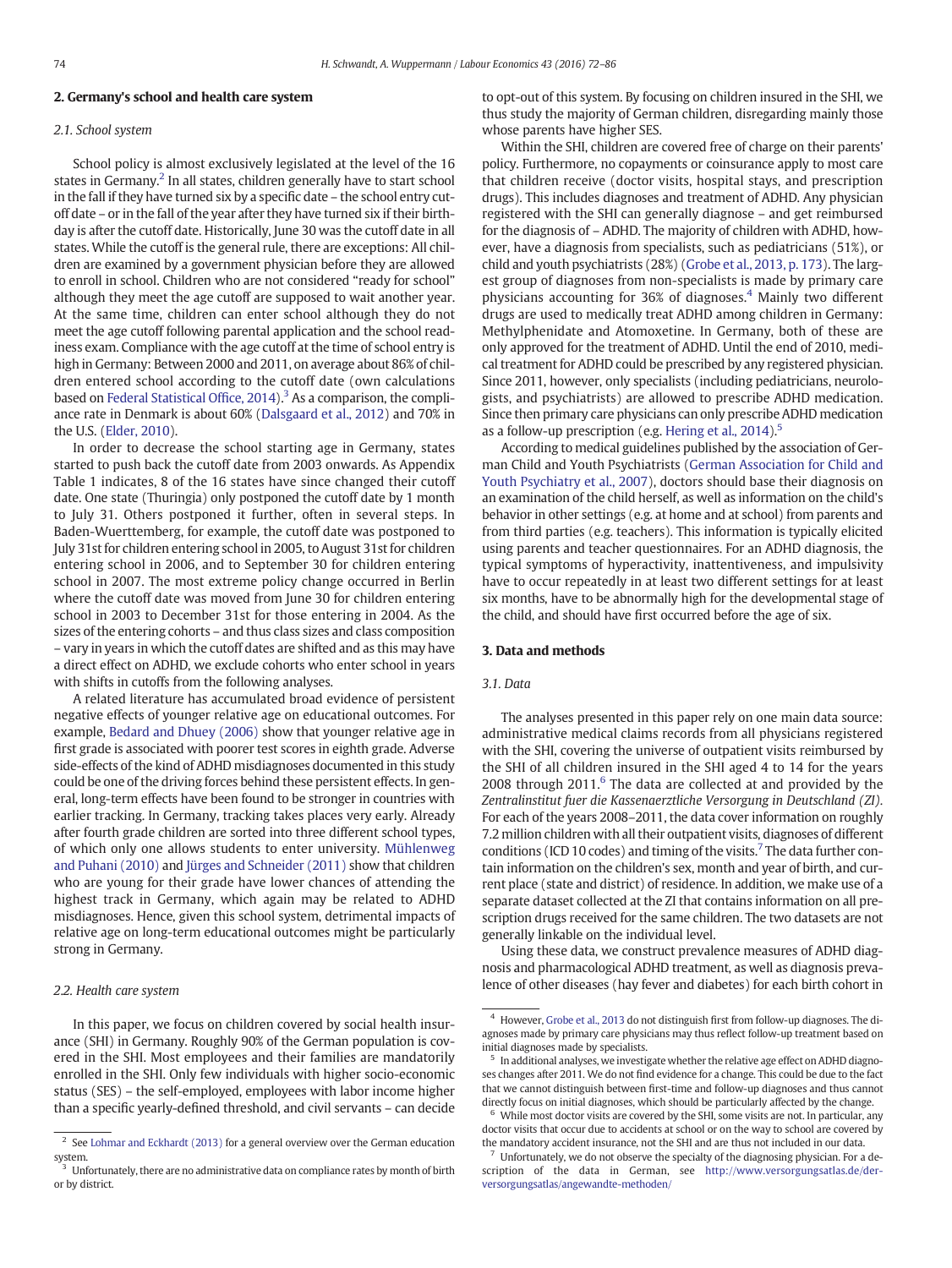each of the 412 German districts. Any of these conditions are recorded in the data if a child interacts with a doctor due to the respective diagnosis, e.g. because she receives ADHD treatment. We define as birth cohort all children born in the same month and year. For each birth cohort in each of the 412 German districts and each data year, we generally define ADHD diagnosis prevalence as the number of children with at least one ADHD diagnosis in two different quarters<sup>8</sup> during the data year relative to the overall number of children in that birth cohort and district.

Diagnoses prevalence of diabetes and hay fever are constructed similarly, except that only one quarter with a diagnosis is required for hay fever to take account of its seasonal pattern. As children's sex is known in the data on outpatient visits, we are also able to construct these measures by sex. Using the data on prescription drugs, we construct the fraction of children treated with either Methylphenidate or Atomoxetine – two drugs only approved for treatment of ADHD in Germany – by dividing the number of children who receive medical treatment in a given year by the overall number of children in that birth cohort.

A caveat with this data source is that we only observe children if they visited a doctor at least once or received some prescription drugs in a given year. As not all children insured in the SHI necessarily have at least one doctor visit or prescription each year, our measures of diagnosis prevalence may overestimate the true prevalence. We therefore compare our measures to ADHD rates across several age groups that are available from administrative data of Germany's second largest health insurance provider (Barmer GEK). The latter data include information on all children with this insurance provider, independent of whether they have visited a doctor. Our ADHD prevalence estimates align closely with the rates from Barmer GEK (see Appendix A). In addition, we conduct several sensitivity analyses to investigate whether potential differences in the interaction with the health care system by relative age in grade drive our results.

We augment the administrative health claims data with information at the district level on the supply of physicians, socio-economic information, as well as information on the school environment. The additional data on the supply of physicians and socio-economic information were provided by the German Federal Institute for Research on Building, Urban Affairs and Spatial Development (BBSR) and are available online at [www.inkar.de.](http://www.inkar.de) Information on the school environment (class sizes) was provided by different statistical offices of the German states, while information on compliance rates with the school entry cutoff date stems from the German Federal Statistical Office. Data sources are also listed in Appendix Table 2.

[Table 1](#page-4-0) provides descriptive statistics based on the claims data. Pooling the observations from all four years (2008–2011) and across all 16 German states, we have a sample of roughly 29 million children that are on average 9 years old at June 30 of the given data years. Among them 3.8% are diagnosed with ADHD, and 2.7% receive medical treatment for ADHD. Diagnosis prevalence of hay fever is a little higher than ADHD (5.8%), while only 0.3% of children are diagnosed with diabetes. As we restrict several of the following analyses to the states only that had no reforms in cutoff dates, [Table 1](#page-4-0) shows descriptive statistics for all states and only for those that had no reforms. Although only roughly 24% of all children live in states that did not enact reforms in cutoff dates, the descriptive statistics are similar in these states as column (2) indicates.

Columns (3) to (12) show how these outcomes vary by imputed grade level. We assign children to school grades based on their month of birth and the cutoff date of their state of residence that applied in the year they turned 6. For example,  $-1$  indicates that children should enter school in the year following the data year if they comply with the school entry cutoff date in their state of residence. Similarly, 1st indicates that children should have entered first grade in the data year if they complied with the cutoff date. This imputed grade is equal to the actual grade if children comply with the relevant cutoff date at school entry and if they then advance regularly in school. As the German school system knows selective promotion and retention, the accuracy of the imputed grade may decline with increases in the grade level.

However, selective promotion is very rare – only about 0.1% of children over all ages skip a grade each year [\(Zelazny, 2004\)](#page-14-0) – and retention only occurs for on average 2% of children, with only 1% in primary school (see [Federal Statistical Of](#page-13-0)fice, 2014 and earlier years). The implied potential worsening of the accuracy of imputed grade with increases in grade level is not critical: Even if the 0.1% who skip a grade entirely came from the oldest in a grade and the 2% retained from the youngest, we would still correctly assign over 85% of children in grade level 8 (reduction of 2.1 percentage points in accuracy for each grade level).

For both ADHD diagnoses and medical treatment, [Table 1](#page-4-0) shows a strong increase in the prevalence from pre-school to grade 4. While ADHD diagnosis prevalence starts to level off and declines slightly after grade 4, the prevalence of ADHD treatment further increases until 6th grade and then starts declining. This pattern unlikely reflects actual changes in underlying ADHD prevalence with age. Instead, it is likely that the fraction of children diagnosed with and treated for ADHD increases with school getting more demanding and performance in school more important. A decline in pressure at school after tracking has taken place in 4th grade may similarly explain the levelling off in ADHD. Furthermore, as the age trends are pooled across data years, they may also contain changes over time. Since ADHD diagnosis and treatment prevalence have increased over time and to the extent that ADHD is a chronic condition that warrants treatment for a longer period of time, separating out the time trend, however, would likely result in even larger increases with age. Hay fever and diabetes also show increases in diagnosis prevalence with imputed grade, but the trend does not reverse after 4th/6th grade.

#### 3.2. Methods

To study possible misdiagnoses of ADHD, we follow the earlier literature and document how ADHD diagnosis and treatment are affected by students' (imputed) relative age as compared to their classmates. Diagnoses of ADHD are highly subjective [\(Furman, 2005; Bruchmüller and](#page-13-0) [Schneider, 2012\)](#page-13-0) and medical guidelines and diagnostic criteria such as DSM-IV and ICD 10 used for diagnoses in Germany state that symptoms have to persist to a degree inconsistent with a child's developmental level. If a child's classmates are used to define the normal behavior for the developmental level, younger children in class may be misdiagnosed with ADHD if they are behaving less maturely than the "norm" in class due to their younger age. Such systematic misdiagnosis would imply a negative relationship of relative age and ADHD prevalence. However, the correlation of relative age and ADHD prevalence in observational data might not be informative because the age at which children enter school might itself be a function of their behavior. In Germany children can only enroll in school once their readiness for school has been evaluated by a government physician. The children who enter school very young are likely those who are considered advanced for their age – and thus have lower chances of showing ADHD symptoms – while children who are retained and then enter school older are likely behind for their age – with stronger ADHD symptoms. This type of reverse causality running from ADHD symptoms to relative age could attenuate the relationship of relative age in grade and ADHD prevalence in observational data.

School entry cutoff dates provide a plausibly exogenous source of relative age for grade that allows for solving the described endogeneity problem. The idea behind this is to only use the variation in relative age in grade that stems from the difference of children's birth dates relative to the cutoff date, i.e. the (imputed) relative age that children would

<sup>8</sup> ADHD is coded according to the International Classification of Disease (ICD) 10 diagnostic manual. We rely on at least one valid diagnosis in two quarters of the year to identify diseases from the claims. This restriction increases the probability to identify only children as ADHD patients who are actually treated for the condition.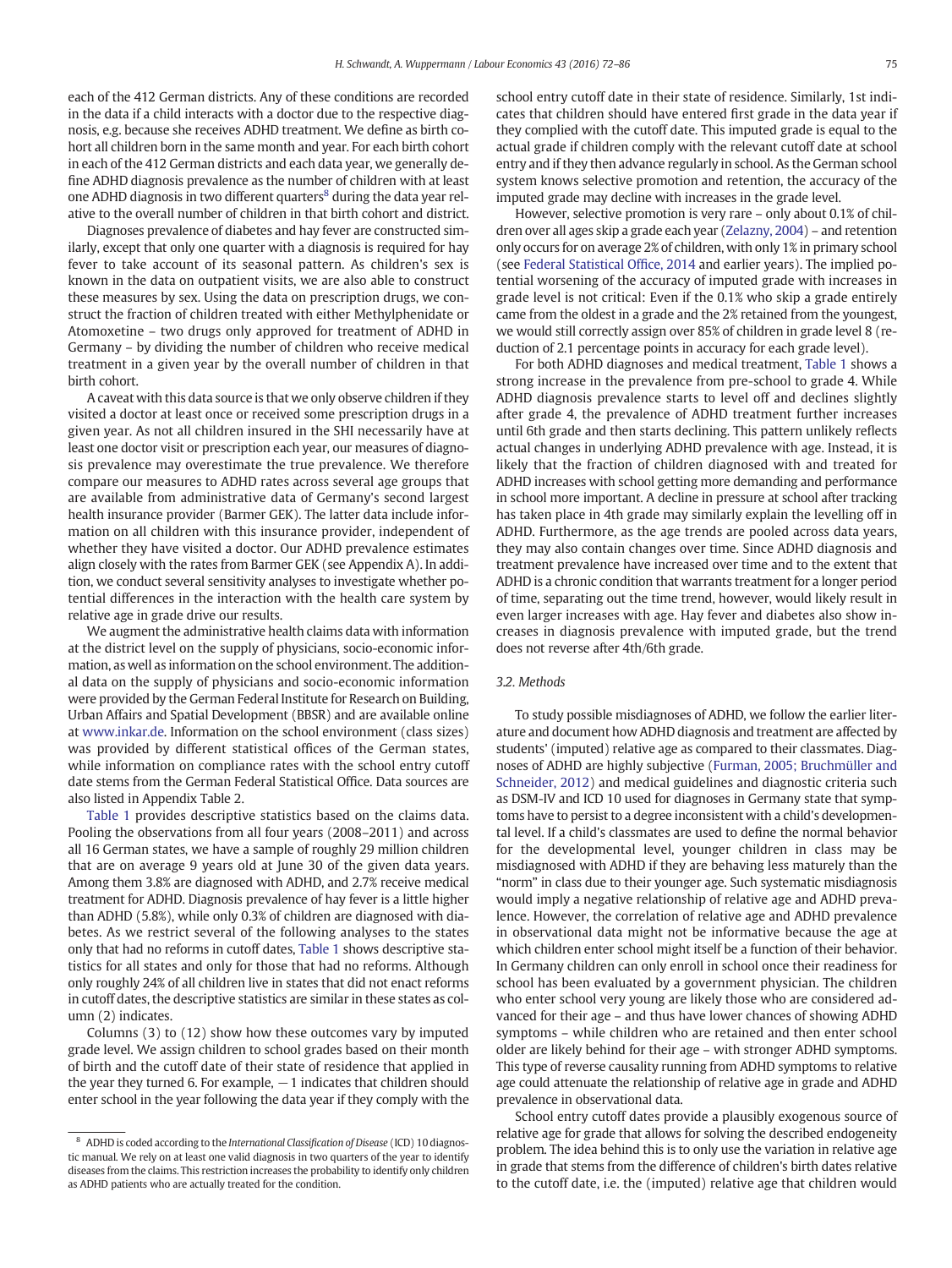<span id="page-4-0"></span>

| Table 1                 |  |
|-------------------------|--|
| Descriptive statistics. |  |

|                      |                  |                              |                    | By imputed grade level (States w\o reform) |                  |                  |                  |                  |                  |                  |                  |                  |
|----------------------|------------------|------------------------------|--------------------|--------------------------------------------|------------------|------------------|------------------|------------------|------------------|------------------|------------------|------------------|
|                      | All States       | States w\o cutoff<br>reforms | $-2$               | $-1$                                       | 1st              | 2nd              | 3rd              | 4th              | 5th              | 6th              | 7th              | 8th              |
|                      | (1)              | (2)                          | (3)                | (4)                                        | (5)              | (6)              | (7)              | (8)              | (9)              | (10)             | (11)             | (12)             |
| Age (June)           | 9.085<br>(3.177) | 8.959 (3.174)                | 4.514<br>(0.293)   | 5.515<br>(0.293)                           | 6.516<br>(0.292) | 7.517<br>(0.292) | 8.517<br>(0.292) | 9.517<br>(0.292) | 10.52<br>(0.292) | 11.52<br>(0.292) | 12.52<br>(0.292) | 13.52<br>(0.292) |
| $ADHD$ $(\%)$        |                  |                              |                    |                                            |                  |                  |                  |                  |                  |                  |                  |                  |
| Diagnosis            | 3.840<br>(2.064) | 3.381 (1.874)                | 0.736<br>(0.360)   | 1.344<br>(0.589)                           | 2.010<br>(0.724) | 3.303<br>(0.900) | 4.416<br>(1.161) | 5.005<br>(1.310) | 4.985<br>(1.298) | 4.826<br>(1.197) | 4.557<br>(1.078) | 4.104<br>(0.953) |
| Medical<br>treatment | 2.745<br>(1.922) | 2.374 (1.740)                | 0.0567<br>(0.0783) | 0.199<br>(0.134)                           | 0.668<br>(0.288) | 1.733<br>(0.528) | 2.882<br>(0.757) | 3.730<br>(0.930) | 3.991<br>(0.977) | 4.044<br>(0.930) | 3.861<br>(0.904) | 3.525<br>(0.821) |
| Hayfever (%)         | 5.829<br>(2.108) | 5.858 (2.391)                | 2.754<br>(0.915)   | 3.760<br>(1.189)                           | 4.514<br>(1.296) | 5.370<br>(1.470) | 6.022<br>(1.543) | 6.694<br>(1.582) | 7.267<br>(1.674) | 7.805<br>(1.600) | 7.735<br>(1.620) | 7.817<br>(1.556) |
| Diabetes (%)         | 0.294<br>(0.139) | 0.279(0.177)                 | 0.158<br>(0.118)   | 0.189<br>(0.139)                           | 0.207<br>(0.142) | 0.231<br>(0.149) | 0.254<br>(0.155) | 0.280<br>(0.155) | 0.314<br>(0.154) | 0.354<br>(0.158) | 0.396<br>(0.174) | 0.421<br>(0.170) |
| N kids               | 29.015.143       | 6,820,814                    | 633,025            | 629.615                                    | 621.939          | 614.738          | 617.244          | 623,508          | 624.379          | 624.755          | 612.613          | 598,563          |
| N states             | 16               | 8                            | 8                  | 8                                          | 8                | 8                | 8                | 8                | 8                | 8                | 8                | 8                |
| N districts          | 412              | 95                           | 95                 | 95                                         | 95               | 95               | 95               | 95               | 95               | 95               | 95               | 95               |
| N years              | 4                | 4                            | 4                  | 4                                          | 4                | 4                | 4                | 4                | 4                | $\overline{4}$   | 4                | 4                |

Notes: Means and SD in parentheses. All children aged 4-14 in years 2008-2011 who have public health insurance and had at least 1 doctor visit or prescription filled in respective year. Imputed grade levels refer to grades that kids should be in at the end of the data year according to their birth date and state of residence. −2 refers to the cohort that are imputed to enter school 2 years later. Information for imputed grades -3 and 9 not shown, as only half of the cohorts available for these imputed grade levels.

have, had everyone complied with the cutoff. Under the assumption that children's birth dates relative to the cutoff date are not related to health for other reasons than the resulting relative age in grade, this variation allows to identify the effect of relative age on health outcomes (see also [Elder, 2010; Evans et al., 2010; Dalsgaard et al., 2012\)](#page-13-0).

This identifying assumption would be violated if children born in different months differed systematically in their health for other reasons than their relative age in grade. [Currie and Schwandt \(2013\)](#page-13-0) and [Schwandt \(2015\)](#page-14-0) show that mothers select into conception months according to their socio-economic status (see also [Buckles and](#page-13-0) [Hungerman, 2012](#page-13-0)) and that the pregnancy season also has a direct effect on infant health, e.g. via seasonal influenza waves. Parents could also time conceptions in correspondence with the cutoff dates. This means there might be seasonality in children's baseline health (or health at birth) and some of it could be spuriously correlated with the distance from the cutoff. To test for such spurious relationship we analyze other health outcomes such as hay fever or diabetes, which correlate with children's baseline health but which should not be affected by relative age in grade. In particular, hay fever prevalence exhibits a strong seasonality, proxying for seasonal confounders that should not be affected by relative age. Diabetes, on the other hand, is correlated with socio-economic status (despite being a rarer health condition than ADHD or hay fever) and suited to uncover health related socioeconomic selection into birth months. We additionally analyze states that reformed the cutoff dates. If the jumps in ADHD rates move with the cutoff dates, this shows that they are not driven by a general seasonal pattern in baseline health. These reforms could also not be anticipated half a decade in advance, so that parents could not time their conceptions accordingly even if they intended.

Given that the identifying assumption is rather plausible, differences in ADHD prevalence across birth months around the cutoff date provide the reduced form (or intent to treat) effect of relative age in grade on ADHD. To obtain the respective IV estimate of relative age we would need to divide the reduced form estimate by the compliance rate. We only observe the latter, however, on the grade level. In order to obtain the IV estimate, we would thus have to make assumptions on how the compliance rate varies across birth months. To avoid making these untestable assumptions we report the more transparent reduced form estimates, which is also the type of estimate reported by most of the existing literature for other countries.

In principle, there are two margins along which we could compare children born in adjacent birth months around cutoff dates. First, we could compare children imputed to the same grade. Those born right after the cutoff are likely the oldest children in their grade, those born right before the cutoff the youngest. A disadvantage of this withingrade approach is that these children are essentially a year apart in age. They were in utero in different years and may have been subject to different general time shocks during their early childhood. Furthermore, if ADHD prevalence varies with age, the age trend may confound the relative age effect.

Second, we could compare children born in the same year just before and just after a specific cutoff date. These children are essentially of the same age and the issues with the first approach thus do not apply. However, these children are assigned to different grades. Therefore differences in ADHD prevalence may not only be due to relative age in grade but also depend on school exposure: Those born just before the cutoff are the youngest in their grade, while those born after the cutoff are the oldest. But those born before the cutoff have likely been in school for one additional year.

Our rich data allow us to look at both discussed margins – jumps in ADHD rates by age within imputed grade as well as jumps in ADHD rates across adjacent birth months between imputed grades. In a first step, we conduct a simple non-parametric analysis on how ADHD prevalence varies across birth cohorts (month and year of birth) and plot the fraction of children diagnosed with ADHD in a birth cohort (weighted by the number of children in the cohort) against the cohort's month and year of birth. This analysis shows how the ADHD prevalence moves along the age distribution by month and year of birth and thus investigates both margins, jumps within as well as jumps between grade. To simplify the interpretation of these results as much as possible, we use only data from the 8 states that have not changed their cutoff dates (see Appendix Table 1) and conduct the analysis by data year. As all states without reforms in cutoff dates have the same cutoff (June 30), restricting the data to children in these states and looking at one specific year at a time results in a clear relationship between birth month and thus age and imputed grade level.

As a next step, we average the birth month differences over different birth cohorts in a regression analysis. We estimate the following equation

$$
ADHD_{ist} = \alpha_m Mob_{mi} + \varepsilon_{ist} \tag{1}
$$

by OLS, where ADHD<sub>ist</sub> is the prevalence of ADHD diagnosis in birth cohort *i*, in state *s*, in data year *t*,  $Mob_{mi}$  represents dummies for birth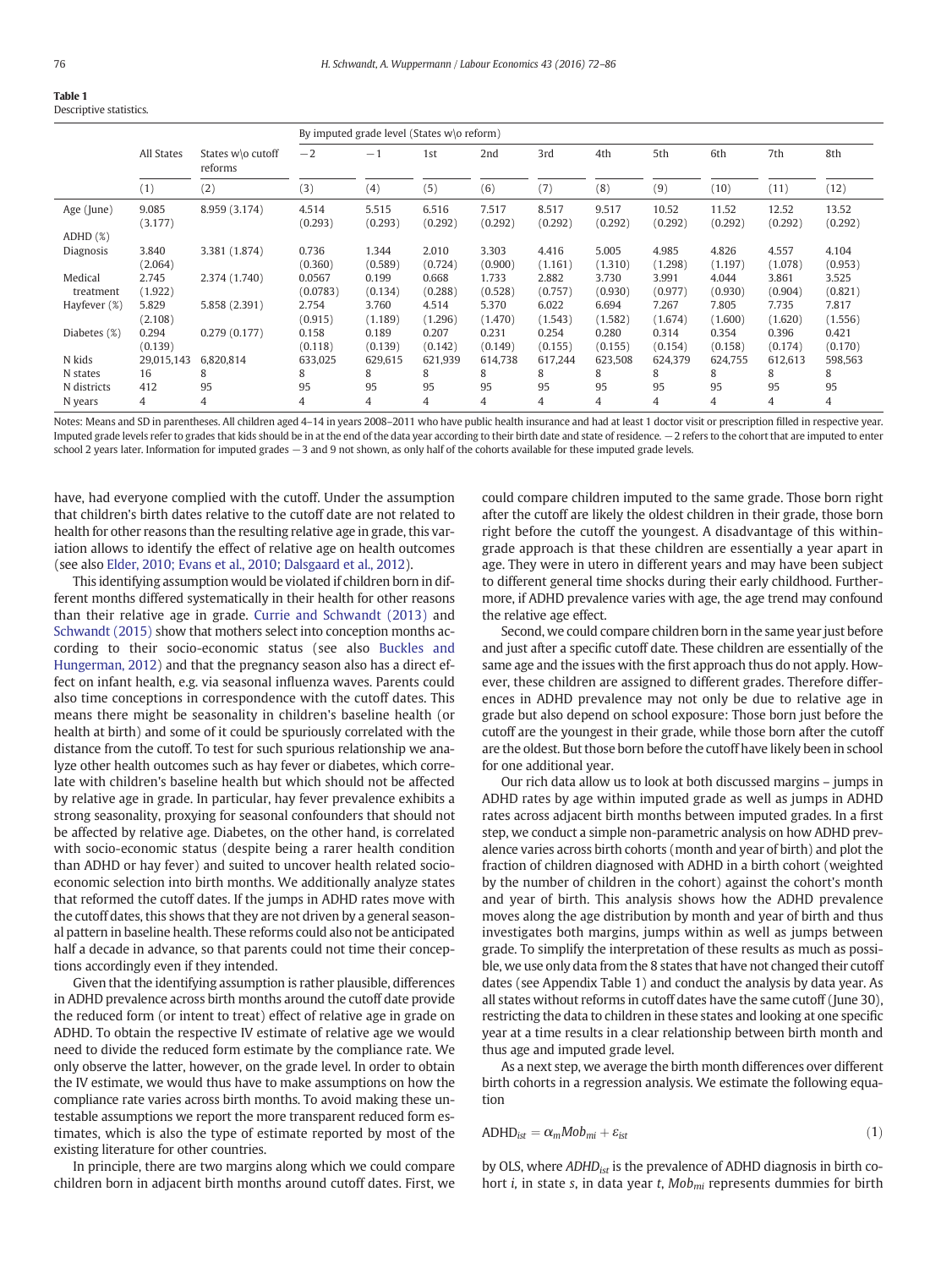month  $m$ , and  $\epsilon_{ist}$  is an error term that captures all other influences on ADHD prevalence. All estimations are weighted by the number of children used to calculate the prevalence of ADHD diagnoses. We use this framework to analyze differences across data years as well as differences across cohorts affected by different cutoff dates.

For a direct comparison to the reduced form results in the literature (e.g. [Evans et al., 2010; Dalsgaard et al., 2012\)](#page-13-0), we also implement a typical regression discontinuity (RD) approach, by estimating the following equation

$$
ADHD_{ist} = \alpha Post_{ist} + g(months_{ist}) + \beta X_{ist} + \eta_{ist}
$$
 (2)

where the variable *Post* takes on the value 1 if cohort *i* in state *s* and data year t was born after the cutoff date that applied in the year this cohort turned 6 and 0 otherwise;  $g()$  is a flexible function of the time to the relevant cutoff date measured in months before  $(-2, -1, 1)$ 0) and after (1,2,3) the cutoff date, and X captures additional control variables, such as the age of the birth cohort (in months), year and state fixed effects. We estimate this equation restricting our data to children born in the quarter before and the quarter after the cutoff (thus roughly a 120 day window). The coefficient of interest is  $\alpha$ . It measures the average difference in the ADHD prevalence between children born in quarters before and after the cutoff date. Whether this average reflects the within or the between grade approach mentioned above, depends on the exact cohorts included in the estimation. If all children assigned to specific grade levels (e.g. children in imputed grades 3, 4 and 5) and born in the quarters before and after the cutoff are included, the RD coefficient reflects the average of within grade jumps. If, on the other hand, only children born before and after cutoffs that separate specific grade level (e.g. those born before and after the cutoffs that separate imputed grades 3 and 4 and 4 and 5) are included in the estimation, the RD coefficient reflects the average of the between grade jumps. We calculate both measures and investigate differences.

In addition to estimating Eq. (2) based on the cohorts in states without reforms in cutoff dates, we estimate it using all states to investigate whether the jump around the cutoff date varies with cutoff shifts within states. In order to isolate within state variation related to shifts in cutoff dates we control for state-specific months of birth fixed effects, so that the remaining variation that identifies the post-dummy stems from a change in the within-state association between month of birth and being born after the cutoff.

Finally, we are interested in explaining the origin of the jumps in ADHD prevalence across the cutoff dates. We construct aggregate measures of the jumps on the district level and analyze how they vary with district level observables. Similar to the RD approach above, we restrict the analysis to children born in the quarters before and after the cutoff date and calculate differences in ADHD prevalence between the quarters around the cutoff dates. To construct one measure of the jump per district and data year, we then average these differences across different (imputed) grade levels on the district level. Depending on the included cohorts, the average difference measures within- or between-grade jumps. If the youngest and oldest quarters in imputed grades are included, the measure reflects within grade jumps, if only the children born in quarters before and after specific cutoff dates are included, they reflect between grade jumps. We again calculate both measures and compare the results. We then estimate the following equation

$$
Jump_{dt} = \alpha + \beta_1 Physicsians_{dt} + \beta_2 SES_{dt} + \beta_3 Schools_{dt} + \gamma X_{dt} + t_t + \eta_d + u_{dt}
$$
\n(3)

where  $Jump_{dt}$  represents the (within or between grade level) jump around the cutoff date averaged across different imputed grade levels in district d and year t, Physicians, SES, and Schools are three vectors of district levels variables listed in Appendix Table 2 that represent measures of the supply of physicians in the district, SES in the district, and school environment in the district, respectively, and the vector X captures additional control variables. t captures data year fixed effects,  $\eta_d$  captures district level fixed effects, and  $u_{dt}$  denotes the error term.

Importantly, district characteristics such as the supply of physicians or the average size of school classes are not "randomly assigned" but themselves outcomes of other state or district level processes. If these processes also directly affected the incidence of ADHD misdiagnoses, the estimated coefficients in Eq. (3) would be biased and could not be interpreted causally. For example, there could be unobservable differences between states which facilitate the incidence of misdiagnoses and also impact the equilibrium density of physicians in the longrun. While it is difficult to think of concrete examples for such potential confounders, the inclusion of district level fixed effects absorbs any unobservable (and observable) differences between districts that do not change over time. This means we compare changes of characteristics within district over time and ask whether these changes are related to changes in the size of the cutoff jumps. As a robustness analysis, we also directly calculate changes in the district level characteristics and ADHD jumps over time (between years 2008 and 2011) and investigate the association of these changes. A causal interpretation of these estimates requires assuming the absence of shocks to ADHD misdiagnoses that are also related to changes in the explanatory variables. Although it is hard to think of examples for such shocks, we refrain from interpreting the results causally in a strict sense. Instead, we take them as first suggestive evidence for possible relationships between ADHD misdiagnoses and outpatient care, the school system, or parental background.

#### 3.3. Limitations

Although differences in underlying health may not exist before school entry, relative age in grade could in principle have an effect not only on the diagnosis of ADHD but also on its true prevalence, in which case the jump around the cutoff dates does not reflect misdiagnoses but differences in ADHD caused by the school system. However, [Elder \(2010\)](#page-13-0) shows that parents' reports of ADHD symptoms among their children are not related to their children's relative age in grade, while teacher perceptions and ADHD diagnoses are affected. This suggests that at least children's behavior at home does not vary by imputed age in grade and makes it unlikely that being young for grade causes ADHD.<sup>9</sup>

Furthermore, as [Evans et al. \(2010\)](#page-13-0) note jumps in ADHD prevalence around the cutoff could potentially also indicate false negative diagnoses (underdiagnoses) among the older children in the grade rather than false positive diagnoses (overdiagnoses) among the younger children. Even though the nature of the disease as well as results from brain scans suggest that overdiagnoses are more likely and also more troublesome ([Evans et al., 2010\)](#page-13-0), we shed more light on the possibility of underdiagnoses by focusing on injuries.

It is known that children with ADHD are more likely to suffer accidents and injuries than healthy children ([Nigg, 2013\)](#page-13-0). If the jumps were driven by false negative cases among the older children, we should see a higher risk of injuries among the older children in the group of children without ADHD diagnosis. We therefore compare the fraction of injuries among children without ADHD diagnoses around the cutoff dates.

 $9$  As [Evans et al. \(2010\)](#page-13-0) note, the relationship between relative age in grade and ADHD diagnosis and treatment is worrying even if it does not reflect misdiagnoses. School policies would then induce differences in ADHD prevalence and treatment for children that are on average identical except that one group is born before and the other after a specific legislative cutoff date. A relationship should thus lead to a reconsideration of school policies and diagnoses guidelines.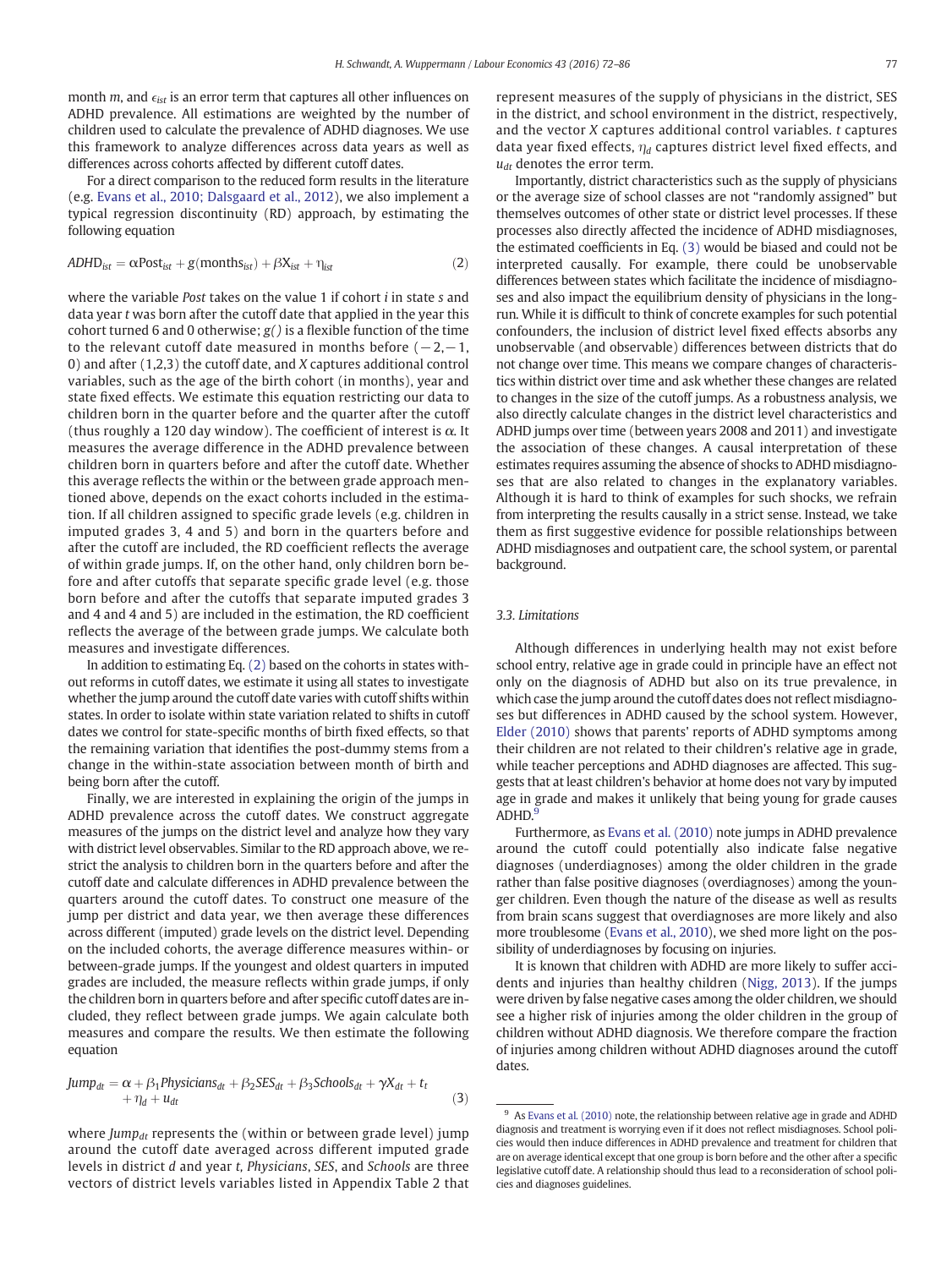#### <span id="page-6-0"></span>4. Results

#### 4.1. ADHD rates across birth months

In [Table 1](#page-4-0) we show ADHD rates across individual grades. In Fig. 1 we plot ADHD rates over age disaggregated to the monthly level for all children in states with June 30 as school entry cutoff date. We focus on one data year, 2010, so that children at a certain age all belong to the same birth cohort, i.e. the age in months shown on the x-axis can be mapped to a unique month of birth. The dashed red line shows the school start assigned by the school entry cutoff. For the children who comply with the assigned entry date those to the left of the cutoff are not yet in school, while those one to twelve months to the right of the cutoff are in the first grade, those 13 to 24 months to the right are in the second grade, etc. The solid vertical lines indicate switches between imputed grade levels. The green line shows the overall age or cohort trend from a regression fitting a basis spline of 3rd degree through the oldest cohorts in each imputed grade.

As already described in [Table 1](#page-4-0), ADHD rates increase until about age 10 and flatten thereafter. The variation in ADHD rates across months within imputed grades, however, suggests that this is not the whole story. Net of the overall positive age trend, there is a strongly negative trend within grade and dramatic positive jumps between grades. The younger the children relative to their imputed classmates, the higher are their ADHD rates. And those born right before the cutoff (who are the youngest in their imputed grade) have up to one percentage point higher ADHD rates compared to those born right after the cutoff (who are the oldest in their imputed grade). Given a baseline rate of 3–5%, a one percentage point difference is substantial.

Notice that the negative trends within grades are less pronounced in the first two grades compared to higher grades. One reason is that the positive age trend is particularly strong at these younger ages – possibly because many children are first diagnosed in the first two years of school – which partly counteracts the negative trend within grade. Another factor may be that age-related ADHD misdiagnoses accumulate over time as ADHD is a chronic condition, leading to a larger share of children with age-related misdiagnoses in higher grades. Furthermore, due to early tracking in Germany (after grade 4), performance in school begins to matter in 3rd and particularly 4th grade, the grade levels in

which we see strong age-related ADHD prevalence within grade, which may occur so as to counteract age-related differences in school performance.

Since children born only one month apart are unlikely to be very different in their underlying health the dramatic jumps around the cutoff dates and similar jumps with relative age within imputed grade levels suggest that there is substantial misdiagnosis in ADHD. Notice that there are no cutoff jumps before the imputed school start, suggesting that the jumps are indeed induced by the school system and not reflecting preexisting differences in underlying health.

[Fig. 2](#page-7-0) shows that the cutoff jumps in ADHD diagnosis rates translate into comparable jumps in prescription of ADHD medication of about 0.8 percentage points around the cutoff with a baseline of about 2.5% to 4%. The younger children are thus not only at higher risk of ADHD diagnoses but also at higher risk of treatment with psychoactive drugs that have potential short- and long-term side effects on the children's physical and mental health.

[Fig. 3](#page-7-0) shows the ADHD rates across age in months separately for boys and girls. The same pattern of negative age trends within grades and positive jumps around cutoffs between grades is visible for both genders, but the cutoff jumps are much more pronounced for boys who also have a higher average ADHD rate across all ages. It seems that boys are particularly strongly subject to misdiagnosis, a result that could also partly explain why their average ADHD rate is higher than for girls.

Our results thus far have focused on one single year of data so that ages could be mapped to individual birth dates. In [Table 2](#page-8-0) we show that the same pattern across birth months with jumps between June and July observable across all four data years (pooled for all children imputed to grades 3 to 8; the grades with the largest jumps in ADHD prevalence that are in addition similar between and within imputed grade levels) with a slight increase in the jump's magnitude over time from 0.9 percentage points in 2008 to 1.1 percentage points in 2011.

The absence of cutoff jumps before the imputed school entry date in [Fig. 2](#page-7-0) suggested that the jumps are not due to preexisting health differences, e.g. the due to season of birth effects (see e.g. [Currie and](#page-13-0) [Schwandt, 2013\)](#page-13-0), between cohorts born before and after the cutoff. However, from [Fig. 2](#page-7-0) alone one cannot exclude that health differences between children born in June and July already exist before they enter



Fig. 1. ADHD prevalence across age, in states with June 30 as school entry cutoff date. Notes: This figure shows the percent of children diagnosed with ADHD in 2010 by children's age, measured in months as of June 2010. The sample includes all states with June 30 as school entry cutoff and without reforms in the cutoff dates. N = 1,685,730. Average ADHD prevalence is 3.5%. The dashed line indicates the imputed school start (i.e. those who are of age 6 or above in June 2010 are supposed to enter school). The solid lines show the respective imputed cutoffs between grades at higher ages.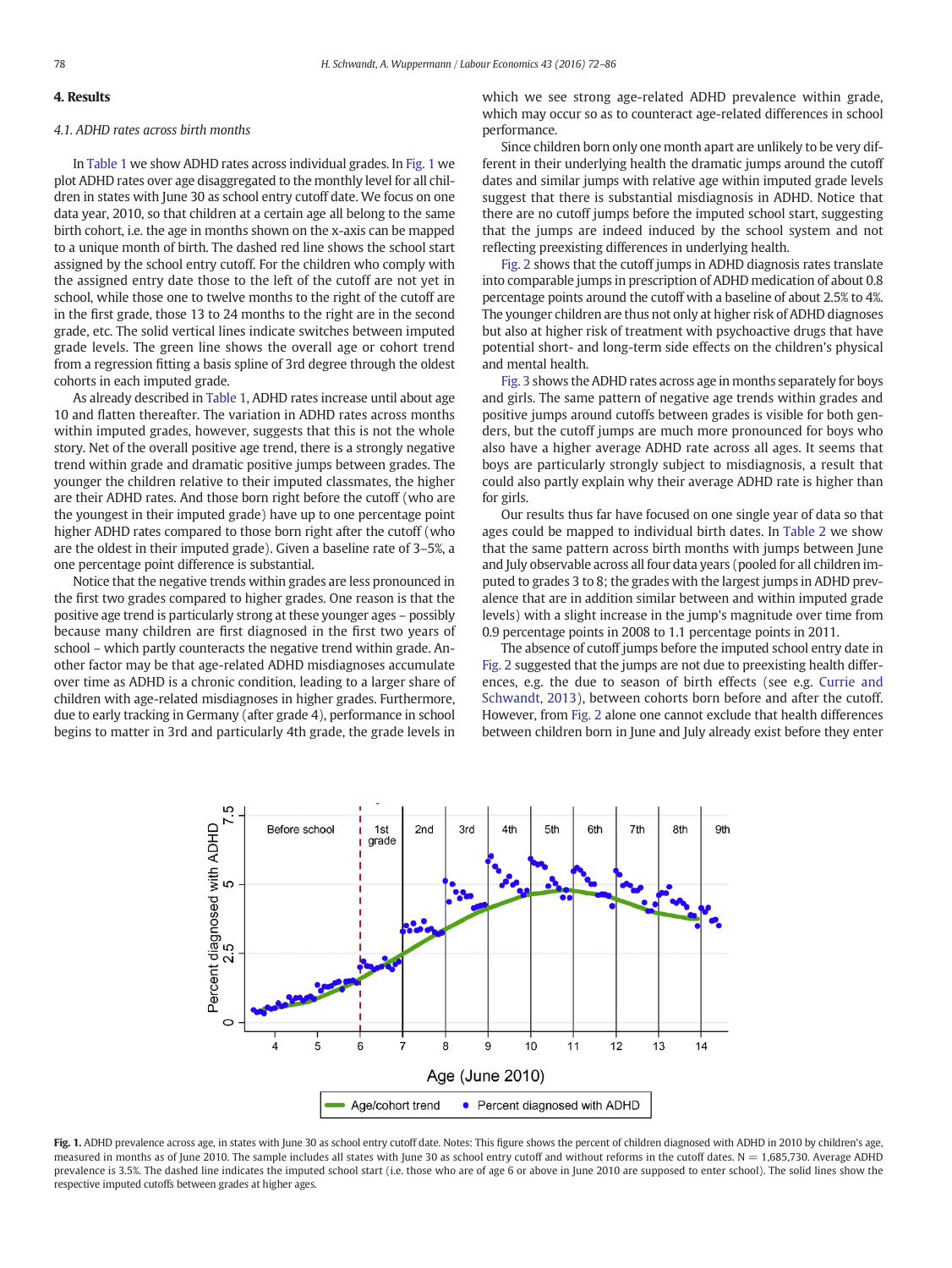<span id="page-7-0"></span>

Fig. 2. ADHD medication across age, in states with June 30 as school entry cutoff date. Notes: This figure shows the percent of children who receive Methylphenidate or Atomoxetin in 2010 by children's age, measured in months as of June 2010. The sample includes all states with June 30 as school entry cutoff and without reforms in the cutoff dates. N = 1,685,730. Average ADHD treatment is 2.45%. The dashed line indicates the imputed school start (i.e. those who are of age 6 or above in June 2010 are supposed to enter school). The solid lines show the respective imputed cutoffs between grades at higher ages.

school but are just not revealed, perhaps because children are not examined systematically. School entry medical examinations may then first reveal these differences. In [Table 3](#page-8-0) we compare the pattern across birth months, pooled across all data years, for states with the June 30 cutoff (column 1) to states with cutoffs at July 31 (column 2), September 30 (column 3) and December 31 (column 4). None of the additional cutoff dates shows a significant difference in ADHD rates between June and July cohorts. However, a pronounced jump in ADHD rates across birth months is observable in all columns, with jumps occurring at different months. [Fig. 4](#page-9-0) visualizes the estimated month coefficients. As for the June 30 cutoff, the jumps for the July 31 and December 31 cutoffs occur precisely at the respective cutoff date. For the September 30 cutoff, instead of a jump between two adjacent birth months, the ADHD prevalence increases with birth months until June, stays similar to June in July and August and then decreases sharply until November. A larger share of children entering school later than the rule in states with September cutoff is a possible reason: while in states with the other cutoff dates 4–6% of children enter school later than the cutoff suggests, this is true for 11% in states with September cutoff for the birth years included in our estimation (own calculations based on [Federal Statistical Of](#page-13-0)fice, 2014 and earlier years). Many of the children born in September in states with September cutoff are thus likely not the youngest in their grade but – as they entered school a year late – the oldest, attenuating the effect of relative age. Overall, the results in [Table 3](#page-8-0) and [Fig. 4](#page-9-0) suggest that it is indeed the imputed cutoff date that leads to the ADHD jumps and not preexisting differences in children's health or birth season effects that just happen to coincide with a given cutoff.

Finally, one might wonder whether the jumps between grades and the negative age trend within grades could be driven by a general medical examination bias based on children's relative age which is not specific to ADHD. To shed light on possible differences in medical



Fig. 3. ADHD prevalence across age, by gender (June 30 cutoff date). Notes: This figure shows the percent of boys and girls diagnosed with ADHD in 2010 by children's age, measured in months as of June 2010. The sample includes all states with June 30 as school entry cutoff and without reforms in the cutoff dates. N(boys) = 799,576. N(girls) = 768,926. Average ADHD prevalence is 5.22% for boys and 1.58% for girls. The dashed line indicates the imputed school start (i.e. those who are of age 6 or above in June 2010 are supposed to enter school). The solid lines show the respective imputed cutoffs between grades at higher ages.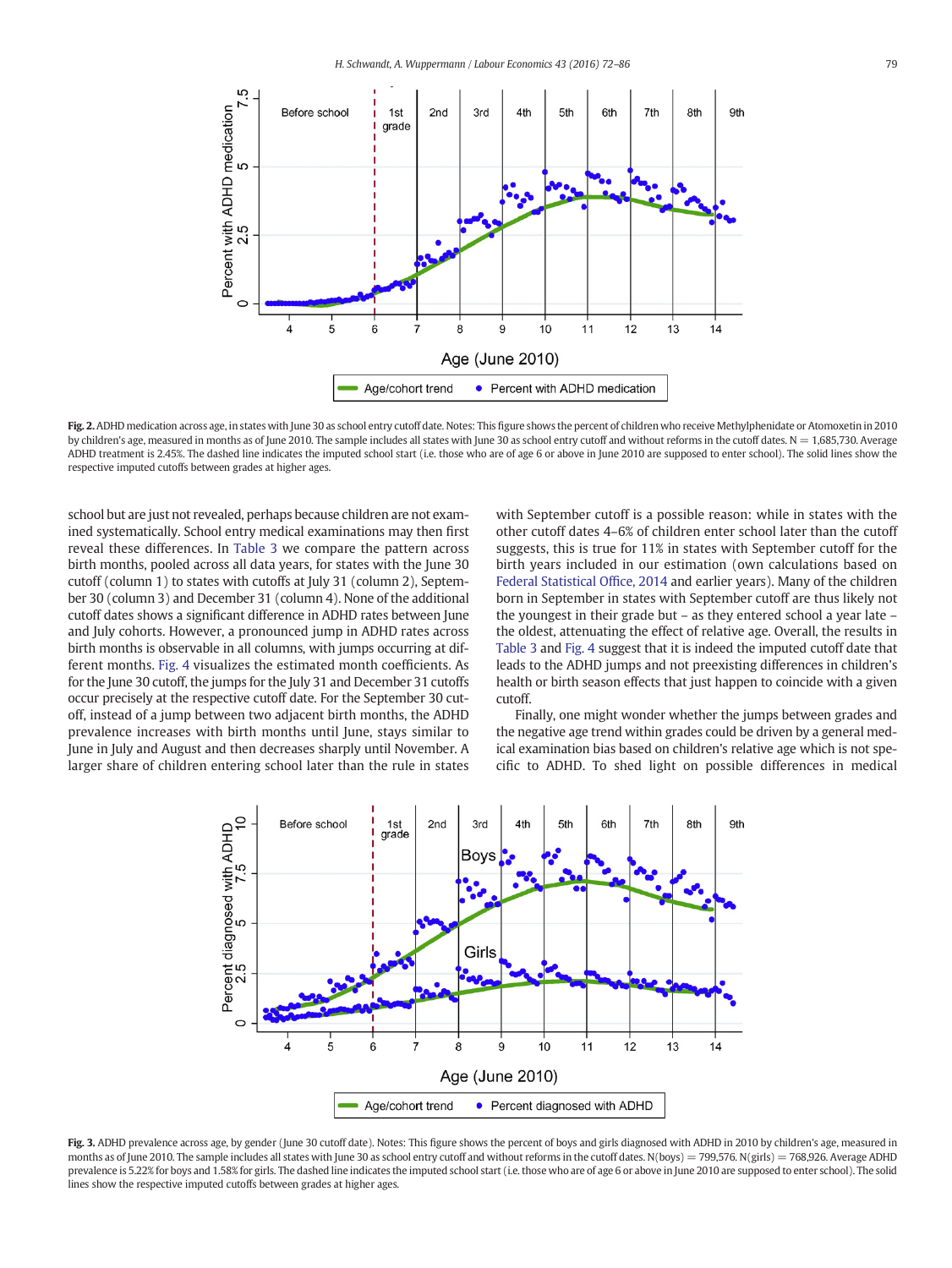## <span id="page-8-0"></span>Table 2

ADHD by month of birth – imputed grades 3 to 8 – cutoff June 30.

|                            | 2009<br>2008       |                               | 2010               | 2011               | All years           |
|----------------------------|--------------------|-------------------------------|--------------------|--------------------|---------------------|
|                            | (1)                | (2)                           | (3)                | (4)                | (5)                 |
| Month of birth $-$ ref Jan |                    |                               |                    |                    |                     |
| Feb                        | 0.002(0.002)       | 0.002(0.002)                  | 0.001(0.002)       | 0.001(0.002)       | 0.002(0.001)        |
| Mar                        | $0.004^*$ (0.002)  | 0.003(0.002)                  | $0.004^*$ (0.002)  | 0.003(0.002)       | $0.004***$ (0.001)  |
| Apr                        | $0.004^*$ (0.002)  | $0.004^*$ (0.002)             | $0.004^*$ (0.002)  | 0.004(0.002)       | $0.004***$ (0.001)  |
| May                        | $0.005***(0.002)$  | $0.005***(0.002)$             | $0.005***(0.002)$  | $0.004^*$ (0.002)  | $0.005***$ (0.001)  |
| Jun                        | $0.005***(0.002)$  | $0.005$ <sup>**</sup> (0.002) | $0.006**$ (0.002)  | $0.006**$ (0.002)  | $0.005***$ (0.001)  |
| Jul                        | $-0.004(0.002)$    | $-0.005**$ (0.002)            | $-0.005**$ (0.002) | $-0.005***(0.002)$ | $-0.005***$ (0.001) |
| Aug                        | $-0.003(0.002)$    | $-0.003(0.002)$               | $-0.004^*$ (0.002) | $-0.004^*$ (0.002) | $-0.004***$ (0.001) |
| Sep                        | $-0.004^*$ (0.002) | $-0.005$ <sup>*</sup> (0.002) | $-0.005^*$ (0.002) | $-0.005**$ (0.002) | $-0.004***$ (0.001) |
| Oct                        | $-0.002(0.002)$    | $-0.002(0.002)$               | $-0.003(0.002)$    | $-0.002(0.002)$    | $-0.002^*$ (0.001)  |
| Nov                        | 0.001(0.002)       | $-0.000(0.002)$               | $-0.001(0.002)$    | $-0.001(0.002)$    | $-0.000(0.001)$     |
| Dec                        | 0.002(0.002)       | 0.000(0.002)                  | 0.001(0.002)       | 0.001(0.002)       | 0.001(0.001)        |
| N kids                     | 929,284            | 946,150                       | 917,382            | 908,246            | 3,701,062           |
| ADHD prev. (%)             | 4.29               | 4.5                           | 4.79               | 4.85               | 4.61                |
| $p$ -Value (Jun = Jul)     | 0.000147           | < 0.0001                      | < 0.0001           | < 0.0001           | < 0.0001            |

Notes: Coefficients after OLS estimation. Including only children in states without reforms of cutoff dates. Last row shows p-values for tests of hypothesis that June and July coefficient are equal.

 $p < 0.1$ .

\*\*  $p < 0.05$ .

\*\*\*  $p < 0.01$ .

#### Table 3

Different cutoff dates – imputed grades 3 to 8.

| June 30             | July 31                       | Sept 30           | Dec 31             |
|---------------------|-------------------------------|-------------------|--------------------|
| (1)                 | (2)                           | (3)               | (4)                |
|                     |                               |                   |                    |
| 0.002(0.001)        | 0.001(0.004)                  | 0.003(0.004)      | 0.005(0.003)       |
| $0.004***$ (0.001)  | 0.003(0.004)                  | 0.006(0.004)      | 0.003(0.003)       |
| $0.004***$ (0.001)  | $0.006^* (0.004)$             | 0.006(0.004)      | $-0.001(0.003)$    |
| $0.005***$ (0.001)  | $0.007***$ (0.004)            | $0.009**$ (0.004) | 0.004(0.003)       |
| $0.005***$ (0.001)  | 0.005(0.004)                  | $0.010**$ (0.004) | $0.009***$ (0.003) |
| $-0.005***(0.001)$  | $0.007^*$ (0.004)             | $0.007^*$ (0.004) | $0.009***$ (0.003) |
| $-0.004***$ (0.001) | $-0.006(0.004)$               | $0.009**$ (0.004) | $0.009***$ (0.003) |
| $-0.004***$ (0.001) | $-0.007$ ** (0.004)           | 0.003(0.004)      | $0.006**$ (0.003)  |
| $-0.002^*$ (0.001)  | $-0.007$ <sup>*</sup> (0.004) | $-0.000(0.004)$   | $0.011***$ (0.003) |
| $-0.000(0.001)$     | $-0.002(0.004)$               | $-0.004(0.004)$   | $0.009***(0.003)$  |
| 0.001(0.001)        | 0.002(0.004)                  | 0.002(0.004)      | $0.012***$ (0.003) |
| 3,701,062           | 559,420                       | 419,239           | 233,654            |
| 4.6                 | 7.15                          | 6.04              | 5.25               |
| < 0.0001            | 0.519                         | 0.484             | 0.968              |
| < 0.0001            | 0.001                         | 0.4696            | 0.0001             |
|                     |                               |                   |                    |

Notes: Coefficients after OLS estimation. Pooling all data years (2008-2011) and cohorts in imputed grade levels 3 to 8. Cohorts who are directly affected by shifts in cutoffs (and are thus larger than normal cohorts) excluded. p-values in last two line for two hypotheses tests: equality between June and July coefficients and between coefficients around actual cutoff date in respective column.

 $p < 0.1$ .

\*\*  $p < 0.05$ .

\*\*\*  $p < 0.01$ .

examination, Appendix Figs. A2 and A3 display the fraction of children diagnosed with hay fever and diabetes across age. Analogously to [Figs. 1 and 2](#page-6-0), we show results for the data year 2010 and states with June 30 as school entry cutoff. In contrast to the results on ADHD, there are no systematic jumps around the cutoff month for either of the two conditions. This finding indicates that the pattern observed for ADHD is not driven by relative-age dependent differences in general medical examination practices.10

Our results thus far are based on measures of ADHD diagnosis and treatment prevalence that are calculated using the number of children that appear in our claims data source, i.e. the number of children who are insured with the German SHI and had at least one doctor visit with an SHI doctor or filled at least one prescription in the data year. If selection into the data were associated with relative age, e.g. if children who are relatively young for their imputed grade had higher chances of interacting with the health care system or if insurance status varied with relative age, our results would be biased. We conduct several sensitivity analyses to investigate this issue. First, we investigate whether the association between ADHD and month of birth is affected by calculating ADHD prevalence based on entire birth cohort sizes instead of the number of children in the claims data. The results presented in Appendix Table 3 are very similar to the main results in Table 3 and indicate that even when calculated relative to the entire birth cohorts (i.e. the overall number of children born in the different months and years in the respective states) the share of children with ADHD varies between birth months around the different cutoff dates. Second, we investigate directly whether the share of the birth cohorts covered in our data is associated with relative age. The results presented in Appendix Table 4 show that there is an association between the share covered

 $^{10}\,$  Figure A2 shows a remarkable seasonal pattern for hay fever that persists across all ages: children born in winter months generally seem to have higher risks of hay fever compared to children born in summer months. These results reflect that season of birth can be significantly related to health.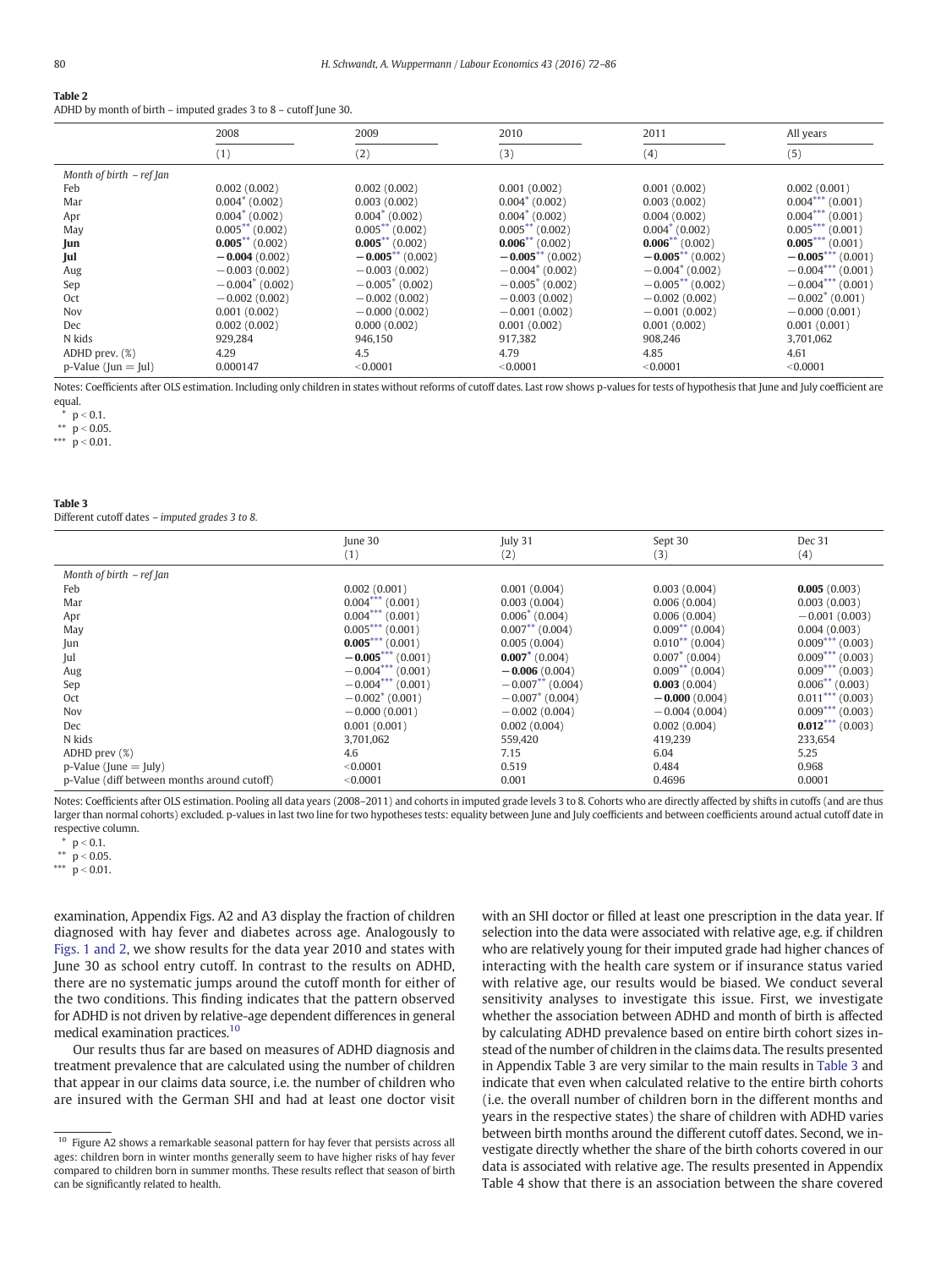<span id="page-9-0"></span>

Fig. 4. ADHD prevalence across birth months in states with different school entry cutoffs.

#### Table 4 Jumps in ADHD prevalence around cutoff dates for imputed grades 3–8 – RD specification.

|                                                 | No reform          | No reform           | All states          | All states          | All states          |
|-------------------------------------------------|--------------------|---------------------|---------------------|---------------------|---------------------|
|                                                 | (1)                | (2)                 | (3)                 | (4)                 | (5)                 |
| Panel A: within grade specification             |                    |                     |                     |                     |                     |
| Born in                                         |                    |                     |                     |                     |                     |
| Quarter after cutoff                            | $-0.009***(0.001)$ | $-0.009***$ (0.001) | $-0.010***$ (0.001) | $-0.012***$ (0.001) | $-0.011***$ (0.002) |
| N Kids                                          | 1,908,138          | 1,908,138           | 6,585,039           | 6,585,039           | 6,585,039           |
| R <sub>2</sub>                                  | 0.140              | 0.743               | 0.814               | 0.817               | 0.838               |
| Panel B: between grade specification<br>Born in |                    |                     |                     |                     |                     |
| quarter after cutoff                            | $-0.009***(0.001)$ | $-0.010***$ (0.001) | $-0.010***$ (0.001) | $-0.014***$ (0.002) | $-0.012***$ (0.002) |
| N Kids                                          | 1,597,463          | 1,597,463           | 5,448,712           | 5,448,712           | 5,448,712           |
| R2                                              | 0.13               | 0.75                | 0.83                | 0.838               | 0.86                |
| Age (in months)                                 | N <sub>o</sub>     | Yes                 | Yes                 | Yes                 | Yes                 |
| State F.E.                                      | No                 | Yes                 | Yes                 | Yes                 | Yes                 |
| Year F.E.                                       | N <sub>0</sub>     | Yes                 | Yes                 | Yes                 | Yes                 |
| 1st order polynomial                            | No                 | Yes                 | Yes                 | Yes                 | Yes                 |
| YoB F.E.                                        | No                 | Yes                 | Yes                 | Yes                 | Yes                 |
| MoB F.E.                                        | No                 | N <sub>o</sub>      | N <sub>o</sub>      | Yes                 | Yes                 |
| State x MoB F.E.                                | No                 | N <sub>o</sub>      | No                  | N <sub>o</sub>      | Yes                 |

Notes: Panel A: Included cohorts: Children in imputed grades 3 to 8 born in quarter before or after cutoff dates in data years 2008-2011. Panel B: Included cohorts: Children born in quarters before and after the cutoff dates between grades 3/4, 4/5, 5/6, 6/7 and 7/8 in data years 2008-2011. Both Panels: Children directly affected by shifts in cutoffs excluded. First order polynomial in time to cutoff date modelled separately before and after cutoff. YoB = Year of birth, MoB = Month of birth.

 $* p < 0.1.$ 

\*\*  $p < 0.05$ .

\*\*\*  $p < 0.01$ .

(N kids in claims/N birth cohort) and birth months that varies with the cutoff date. This association is expected as children who are young for their grade have higher chances of ADHD diagnoses and treatment and thus interact more with the health care system. However, if children with ADHD are excluded, the association between the share covered and relative age vanishes.

In order to facilitate comparisons with the literature, Table 4 shows results for a more common reduced form RD specification, aggregating the effect of being born after the cutoff (and thus being old for imputed grade) across different birth months, different imputed grades (3 to 8), different data years, and also different cutoff dates. Panel A of Table 4 shows the results based on all children born in the first and last quarter of birth assigned to grades 3 to  $8.<sup>11</sup>$  They thus reflect within-grade jumps in ADHD prevalence. Panel B of Table 4 displays the results using all children born in quarters around cutoff dates that separate grades 3 and 4, 4 and 5, 5 and 6, 6 and 7 as well as 7 and 8. As [Fig. 1](#page-6-0) suggests, the results based on within- and between-grade jumps are very similar. The result presented in column (1) of Table 4 indicates that on average children in states without reforms in cutoff dates who were

 $11$  Results using a window of 2 or 4 months before and after the cutoff instead of the presented results based on 3 months are almost identical and available upon request. The results do not depend on a choice of bandwidth as they are based on a parametric RD specification (1st order polynomial).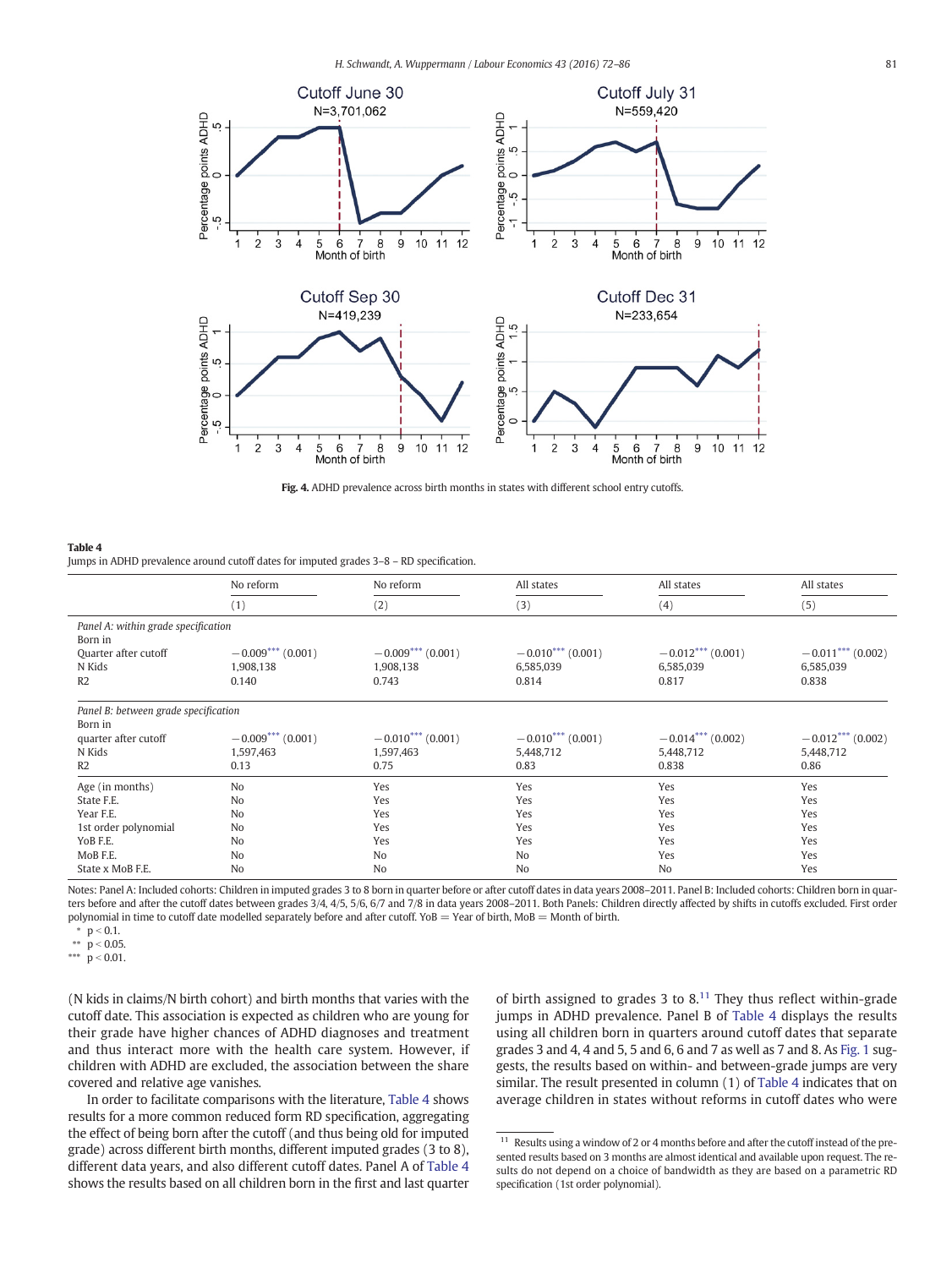born in the quarter after the cutoff date had a 0.9 percentage point lower probability of an ADHD diagnosis than children born in the quarter before. This result is robust to including control variables and to including states with reforms in cutoff dates. The result presented in the final column indicates that the jump in the ADHD prevalence does not only vary between states with different cutoff dates but also shifts within states with changes in the cutoff date.

Overall, these results suggest that the jumps around school entry cutoff dates are not mere statistical artifacts or driven by differences in latent health between cohorts or selection but policy induced ADHD misdiagnoses. It is not clear whether these misdiagnoses represent overdiagnoses among younger students or underdiagnoses among older students in a given grade. [Evans et al. \(2010\)](#page-13-0) provide evidence that cutoff jumps represent overdiagnosis and they also argue that the nature of the disease as well as results from brain scans suggest that overdiagnoses are more likely. We shed additional light on the possibility that cutoffs jumps represent underdiagnoses among older students by looking at injury rates. Children with untreated ADHD are more likely to suffer accidents and injuries [\(Nigg, 2013\)](#page-13-0). For example, [Dalsgaard](#page-13-0) [et al. \(2014\)](#page-13-0) follow individual students over time and find that students that have not yet been diagnosed with ADHD have higher injury rates than those who will never get an ADHD diagnosis. In the context of our analysis, this implies that one should observe higher injury rates among older students if cutoff jumps were driven by underdiagnoses among these students.

Appendix Fig. A4 plots injury rates over age in states with a June 30 cutoff for children without ADHD diagnosis. Within most grades injury rates are indeed higher for older students but this pattern is driven by a general age effect. Injury rates among the oldest cohorts in one grade are similar to those of the youngest cohorts in the next higher grade.<sup>12</sup> This absence of a relative age effect in injury rates among children without ADHD diagnosis is in line with the hypothesis that cutoff jumps represent overdiagnoses among younger students rather than underdiagnoses among older students. $11$ 

## 4.2. ADHD cutoff jumps and overall ADHD levels – unifying international evidence

A further way to assess whether cutoff jumps are driven by over- or underdiagnoses is to look at the relationship of cutoff jumps with overall ADHD levels. If the misdiagnoses around cutoff jumps proxy for a general tendency to over- (under-) diagnose then cutoff jumps should be positively (negatively) related to overall ADHD levels. We have already shown a positive relationship of cutoff jumps and overall ADHD levels in [Fig. 3](#page-7-0) in the context of gender heterogeneity. In Fig. 5 we show this relationship for different states as well as for existent studies in different countries.

The hollow circles in Fig. 5 plot state averages of ADHD levels against the relative jump around cutoff dates. There is a strongly positive relationship: States with higher jumps around cutoff dates (proxying for higher rates of misdiagnosis) have higher ADHD levels. The solid



Fig. 5. Jumps in ADHD rates around cutoff dates and ADHD levels, state and country averages. Notes: Circles show average rates for German states without reforms of the cutoff date (HB-Bremen, HE-Hesse, HH-Hamburg, MV-Mecklenburg-West Pomerania, SA-Saxony-Anhalt, SL-Saarland, SS-Saxony), pooled across 2008–2011, for the imputed grades 3 to 8. The triangle for Germany presents the weighted average of these state observations. The averages for Denmark, Canada, the U.S., and Iceland are derived from [Dalsgaard et al., 2012; Morrow et al., 2012; Elder, 2010,](#page-13-0) and [Zoëga et al., 2012,](#page-14-0) respectively. The rates for Iceland refer to ADHD medication rates (rather than diagnosis rates). Jumps refer to the difference in the raw ADHD rates before vs. after the respective cutoff.

triangles compare the average for Germany (based on non-reform states) against relative cutoff jumps and ADHD levels observed in Denmark [\(Dalsgaard et al., 2012](#page-13-0)), Canada ([Morrow et al., 2012](#page-13-0)), the U.S. [\(Elder, 2010](#page-13-0)) and Iceland ([Zoëga et al., 2012\)](#page-14-0). Jumps are calculated in all cases as the difference in the raw ADHD rates before vs. after the respective cutoff, i.e. there is no adjustment for country-specific compliance rates with school entry laws or other mechanisms that lead to differences between imputed and actual grade levels, such as selective promotion or retention. Hence they measure the actual rate of misdiagnoses around cutoffs in each country. Also, compliance rates are not reported consistently, so that raw differences provide a more coherent cross-country comparison.

There is a wide range of cutoff jumps, from 0% in Denmark to about 50% in the U.S., but the association with ADHD levels is surprisingly linear and similar to the relationship across German states. This pattern is in line with the hypothesis that higher rates of overdiagnoses uncovered around age cutoffs are an indicator for a broader tendency to overdiagnose which could be a driving factor of high ADHD levels.

#### 4.3. Exploration of mechanisms

A natural question to ask is therefore, what is driving the jumps in ADHD rates around the cutoff dates. Are they driven by the supply of doctors who might have financial incentives to diagnose and overprescribe, in particular in competitive market environments? Or is it a demand-side phenomenon, induced by parents who want their children to perform better in school or by teachers pushing for ADHD diagnosis and treatment to discipline their students?

To explore this question we analyze the relationship of cutoff jumps with a broad range of characteristics at the district level. There is considerable variation in cutoff jumps at the district level as illustrated by Appendix Fig. A5. We focus this analysis on the states without reforms of the cutoff dates as for these states we observe children imputed to grades 3 to 8 who are not directly affected by shifts in cutoff dates for all data years, which gives us a balanced panel of cohorts. $14$ 

 $12$  Importantly, the injury rates are calculated based on the claims data which contains only SHI claims. Injuries that happen due to accidents at school are not covered by the SHI but by a mandatory accident insurance and are thus not captured by our data. This mitigates the worry that injury rates among younger students may be inflated due to accidents that happen when playing with their older peers.

<sup>&</sup>lt;sup>13</sup> A caveat of this approach is that differences in injury rates between undiagnosed ADHD children and healthy children might be too small to lead to significant differences in injury rates around cutoffs. To explore this issue it would be useful to compare injury rates of children that are never diagnosed with ADHD with those who eventually get a diagnosis. Unfortunately, our data does not allow to follow children longitudinally. Another potential caveat could be if the underdiagnosed ADHD among relatively older students was of the non-hyperactive type, e.g. 'spacing-out' instead of impulse control, which might not lead to excess injury. However, it seems unlikely that the age of class peers impacts the type of ADHD that students experience and even non-hyperactive types might suffer excess injury rates. Children with ADHD are at particular risk for burns [\(Nigg, 2013\)](#page-13-0) which could well be driven by distractibility and 'spacing out'.

<sup>&</sup>lt;sup>14</sup> The results based on all districts including those who experienced reforms in cutoff dates over time are much more noisy and show hardly any significant coefficients. They are available upon request.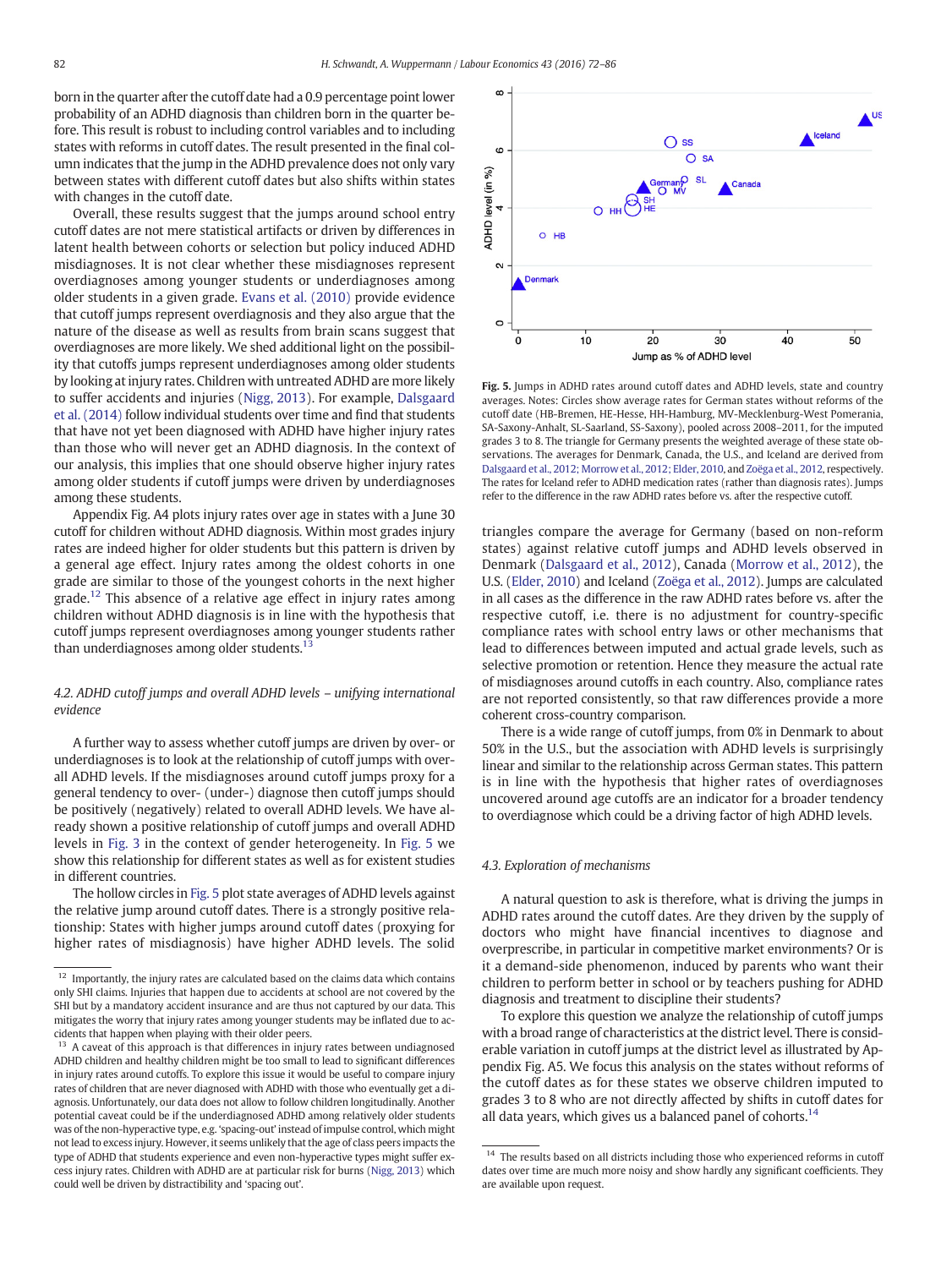Table 5

| Descriptive statistics - districts. |  |
|-------------------------------------|--|
|-------------------------------------|--|

|                                              | Districts in States without Reforms |                                  |                    |  |  |
|----------------------------------------------|-------------------------------------|----------------------------------|--------------------|--|--|
|                                              |                                     | $\text{Jump} \leq \text{Median}$ | $ ump \geq Median$ |  |  |
|                                              | (1)                                 | (2)                              | (3)                |  |  |
| Physicians (per 100,000 inhabitants)         |                                     |                                  |                    |  |  |
| Pediatricians                                | 7.317 (2.170)                       | 7.590 (2.201)                    | 7.041 (2.108)      |  |  |
| Primary care physicians                      | 63.07 (5.247)                       | 63.80 (5.296)                    | 62.34 (5.108)      |  |  |
| Psychiatrists                                | 5.743 (2.951)                       | 6.495 (3.222)                    | 4.985 (2.433)      |  |  |
| Psychologists                                | 27.13 (20.75)                       | 34.78 (22.79)                    | 19.40 (14.96)      |  |  |
| Schools                                      |                                     |                                  |                    |  |  |
| Share foreign students (%)                   | 6.835 (5.872)                       | 8.776 (6.282)                    | 4.877 (4.688)      |  |  |
| Class size                                   | 20.06 (1.318)                       | 20.41 (1.143)                    | 19.77 (1.388)      |  |  |
| Parental background                          |                                     |                                  |                    |  |  |
| Share employees with<br>higher education (%) | 94.01 (2.324)                       | 93.40 (2.519)                    | 94.63 (1.927)      |  |  |
| Unemployment rate (%)                        | 9.017 (3.288)                       | 8.603 (2.992)                    | 9.434 (3.519)      |  |  |
| Log labor income/employee                    | 7.915 (0.168)                       | 7.972 (0.173)                    | 7.856 (0.141)      |  |  |
| Controls                                     |                                     |                                  |                    |  |  |
| Doctors                                      | 169.4 (49.81)                       | 184.0 (53.51)                    | 154.6 (40.87)      |  |  |
| Share foreigners                             | 7.113 (5.373)                       | 9.118 (5.630)                    | 5.091 (4.242)      |  |  |
| Compliance rate (state)                      | 86.10 (5.952)                       | 84.43 (5.246)                    | 87.78 (6.158)      |  |  |
| Urban district                               | 0.605(0.490)                        | 0.701(0.459)                     | 0.507(0.501)       |  |  |
| East Germany                                 | 0.342(0.475)                        | 0.204(0.404)                     | 0.483(0.501)       |  |  |
| N (district x year)                          | 380                                 | 167                              | 213                |  |  |

Notes: Means (standard deviations) weighted by number of kids in district. Number of observations for class size column (1): 376, (2): 163, (3): 213. The district level data were mainly provided by the German Federal Institute for Research on Building, Urban Affairs and Spatial Development (BBSR) at [www.inkar.de](http://www.inkar.de) (see also Appendix table 2).

Table 5 contains descriptive statistics for the district characteristics that we analyze. The first group of variables shows the density of different types of physicians which commonly diagnose ADHD in Germany (all physicians are allowed to diagnose ADHD in Germany). As we can read from the first column, which shows means for all districts in non-reform states, the largest group are primary care physicians, followed by psychologists, and the smallest groups are pediatricians and psychiatrists. The next two groups of variables include characteristics of the school environment and of the parental background. About 7% of students are foreign while the average class size in primary school is 20. 94% of employees have higher education, a variable that proxies for the educational attainment of the parent generation in a district, and log labor income is 7.9. The final group of district characteristics are control variables such as the overall physician density which we include in the regressions to absorb factors that determine the broader living environment without having a direct impact on ADHD diagnoses. The compliance rate, i.e. the share of students who enter school at the official school starting age, is high (86.1% in this sample) compared to other countries (see [Section 1\)](#page-0-0). In contrast to the other control variables, the compliance rate is measured at the state not the district level, which explains the low standard deviation of 5.9. We still include it as a control, as a low compliance rate would mechanically imply a smaller cutoff jump.

The second and third columns of Table 5 restrict the sample to districts with cutoff jumps below and above the median, where the jumps are calculated as average within-imputed grade differences in ADHD prevalence between children born in the first and last quarter in imputed grades 3 to  $8<sup>15</sup>$  Comparing the expert physician density in districts with below and above median cutoff jumps suggests that districts with larger cutoff jumps have a lower density of these expert physicians. This relationship would reject our hypothesis that more competitive physician markets lead to higher rates of misdiagnoses.

The first column of [Table 6](#page-12-0) shows regressions of the (within-imputed grade) cutoff jump on district-level physician density, school characteristics, parental background, and control variables. The results using between-imputed grade jumps as dependent variables instead of the within-grade jumps are very similar and reported in Appendix Table 5. The coefficients on all expert physician density variables are negative and in a similar range, though only the coefficient on psychologists is significantly different from zero. Apparently, a more competitive market environment does not lead to more misdiagnoses. If anything a higher expert physician density weakens the jumps around the cutoff dates. This pattern changes little when state and district fixed effects are added in columns (2) and (3). It gets more pronounced when changes in ADHD jumps and control variables over time are used to control for district level unobservables instead of district level fixed effects, as the results displayed in column  $(5)$  indicate.<sup>16</sup>

The share of foreign students has a persistently significant and positive effect on misdiagnoses. The coefficient is around 0.1 in the first two columns and increases slightly to 0.19 when district fixed effects are added in the column (3), suggesting that a 1 percentage point increase in the share of foreign students is associated with a 0.1 to 0.2 percentage point increase in the cutoff jump. Standard errors in columns (3) and (4) are large which is not surprising since the timeseries variation of foreign student shares within states and districts is limited. When using changes over time instead of fixed effects in column (5) the coefficient is again positive and significant. Also note that we control for the share of foreigners in the overall population so this effect is not simply reflecting a general impact of migration.

In column (4) we restrict the sample to states which provide information on class sizes to include this variable of interest. Bigger classes correlate with higher rates of misdiagnoses. The effect of 0.22 is significant at the 10% level and suggests that an increase of the average class size by one student is associated with an increase in cutoff jumps by about a quarter of a percentage point. This is quite a large effect of about 24% given an average cutoff jump of 1 percentage point.

The coefficient of the share of employees with higher education is not significantly different from zero in the first two columns but it becomes positive and significant at the 5% level when we include district fixed effects. A similar pattern is observed for log labor income, which has a significant positive effect when state or district fixed effects are included, and in the difference specification in column (5). These estimates suggest that districts with improvements in parental education or income experience increases in misdiagnosis rates.

[Table 7](#page-12-0) shows regressions in the subsample that excludes states that have mandatory health exams by government physicians of all students in primary school (Mecklenburg-West Pomerania, Thuringia, Saxony, and Saxony-Anhalt). These health exams are systematically carried out in specific grades and therefore could add to the cutoff jumps in ADHD prevalence and treatment. Excluding these states affects some of the point estimates slightly but the overall pattern remains unchanged and becomes even stronger.

<sup>&</sup>lt;sup>15</sup> As between- and within-jumps are very similar, the descriptive statistics look almost identical when between-jumps are used instead to split the sample. Results are available upon request.

<sup>&</sup>lt;sup>16</sup> Districts with a higher density of specialist physicians also have a lower level of ADHD prevalence as the results presented in Appendix Table 6 show, although this relationship does not remain significant when district-level time-constant characteristics are controlled for. These results support the interpretation of [Dalsgaard et al. \(2012\)](#page-13-0) that ADHD misdiagnoses are low in Denmark because only specialists diagnose ADHD.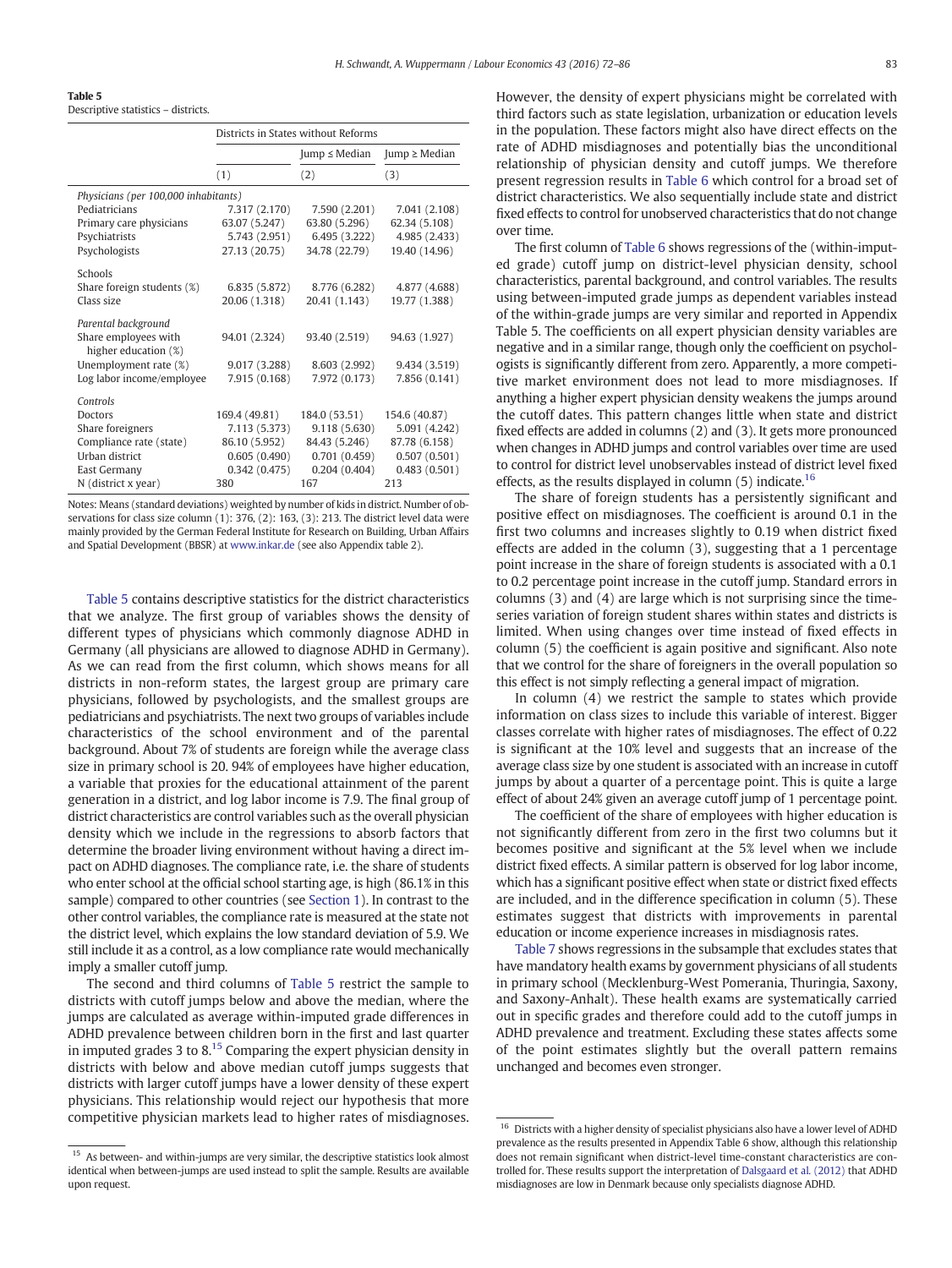#### <span id="page-12-0"></span>Table 6

Explaining jumps around cutoff dates across districts.

| Dep. var.: change in ADHD prevalence around age cutoff (in p.p.)                                                                                                                                                                        | (1)                                                                                                                          | (2)                                                                                                                    | (3)                                                                                                    | (4)                                                                                                    | (5)                                                                                  |
|-----------------------------------------------------------------------------------------------------------------------------------------------------------------------------------------------------------------------------------------|------------------------------------------------------------------------------------------------------------------------------|------------------------------------------------------------------------------------------------------------------------|--------------------------------------------------------------------------------------------------------|--------------------------------------------------------------------------------------------------------|--------------------------------------------------------------------------------------|
| Physicians (per 100,000 inhabitants)<br>Pediatricians<br>Primary care physicians<br>Psychiatrists<br>Psychologists                                                                                                                      | $-0.020(0.044)$<br>$-0.020(0.014)$<br>$-0.044(0.033)$<br>$-0.015***$<br>(0.008)                                              | $-0.053(0.047)$<br>$-0.004(0.014)$<br>$-0.085$ <sup>*</sup> (0.048)<br>$-0.021**$<br>(0.010)                           | $-0.007(0.127)$<br>$-0.050^{+}$ (0.034)<br>$-0.026(0.094)$<br>$-0.044$<br>(0.032)                      | $-0.033(0.126)$<br>$-0.053^{+}(0.036)$<br>$-0.059(0.094)$<br>$-0.049$<br>(0.034)                       | 0.046(0.170)<br>$-0.087^{+}$ (0.057)<br>$-0.225^{+}(0.138)$<br>$-0.092**$<br>(0.040) |
| Schools<br>Share foreign students (%)<br>Class size                                                                                                                                                                                     | $0.110^{**}$ (0.045)                                                                                                         | $0.104**$ (0.043)                                                                                                      | $0.191 + (0.119)$                                                                                      | $0.186^{+}$ (0.124)<br>$0.224$ <sup>*</sup> (0.133)                                                    | $0.205+$ (0.128)<br>$0.327$ <sup>*</sup> (0.178)                                     |
| Parental Background<br>Share employees with higher education (%)<br>Unemployment rate (%)<br>Log labor income<br>Controls<br>State F.E.<br>Distr. F.E.<br>Difference specification (2011-2008)<br>R <sub>2</sub><br>N (district x year) | 0.004(0.038)<br>$-0.019(0.027)$<br>0.484(0.815)<br>Yes<br>N <sub>0</sub><br>N <sub>0</sub><br>N <sub>o</sub><br>0.272<br>380 | 0.036(0.050)<br>$-0.068^{+}$ (0.041)<br>0.461(1.314)<br>Yes<br>Yes<br>N <sub>0</sub><br>N <sub>0</sub><br>0.354<br>380 | $0.406**$ (0.192)<br>0.053(0.090)<br>$6.090^*$ (3.236)<br>Yes<br>Yes<br>N <sub>0</sub><br>0.770<br>380 | $0.331^* (0.193)$<br>0.079(0.088)<br>$6.178^*$ (3.153)<br>Yes<br>Yes<br>N <sub>0</sub><br>0.769<br>376 | 0.291(0.236)<br>0.092(0.098)<br>$7.471 + (4.687)$<br>Yes<br>Yes<br>0.216<br>94       |

Notes: Dep var. (columns 1-4) = cutoff jump (averaged across imputed grades 3-8) in p.p. in years 2008-2011. Column (5): Dep var. and controls measured as changes between 2011-2008. Standard Errors clustered at district level in parentheses. All specifications include year fixed effects. Controls include district-level share of foreigners, physicians per 100,000 inhabitants, dummies for urban districts, for East Germany, and the state-level compliance rate. The sample excludes states that had cutoff date reforms. In columns (4) and (5) one district (Hamburg) is excluded because information on class size is not available for this district. District level variables stem mainly from the German Federal Institute for Research on Building, Urban Affairs and Spatial Development (BBSR) (see Appendix table 2).

 $+$  p < 0.15

 $p < 0.1$ .

\*\*  $p < 0.05$ .

\*\*\*  $p < 0.01$ .

#### 5. Conclusion

In this paper, we present strong and robust evidence of jumps in ADHD diagnosis and treatment around school entry cutoff dates in Germany based on the universe of outpatient claims for all children insured in the German social health insurance. Similar to other

North American and European countries, children in Germany born in months right before the school entry cutoff dates have higher rates of ADHD diagnoses and a higher chance of receiving medical treatment for ADHD than children born in months right after the cutoff date. These jumps do not occur for children younger than 6, the usual school starting age in Germany. Furthermore, the months

#### Table 7

Robustness Analysis: Excluding States with general health screenings in school.

| Dep. var.: change in ADHD prevalence around age cutoff (in p.p.)                                                                                                                                                                                 | (1)                                                                                                                                       | (2)                                                                                                                   | (3)                                                                                           | (4)                                                                                                     | (5)                                                                                                           |
|--------------------------------------------------------------------------------------------------------------------------------------------------------------------------------------------------------------------------------------------------|-------------------------------------------------------------------------------------------------------------------------------------------|-----------------------------------------------------------------------------------------------------------------------|-----------------------------------------------------------------------------------------------|---------------------------------------------------------------------------------------------------------|---------------------------------------------------------------------------------------------------------------|
| Physicians (per 100,000 inhabitants)<br>Pediatricians<br>Primary care physicians<br>Psychiatrists<br>Psychologists                                                                                                                               | $-0.100^*$ (0.051)<br>$-0.032$ ** (0.015)<br>0.018(0.030)<br>$-0.029***(0.010)$                                                           | $-0.072(0.086)$<br>$-0.024(0.015)$<br>$-0.017(0.051)$<br>$-0.025**$ (0.011)                                           | 0.018(0.184)<br>$-0.018(0.039)$<br>$-0.001(0.127)$<br>$-0.056(0.041)$                         | $-0.027(0.174)$<br>$-0.019(0.042)$<br>$-0.041(0.132)$<br>$-0.068(0.045)$                                | 0.034(0.229)<br>$-0.070(0.114)$<br>$-0.318 + (0.216)$<br>$-0.116^{*}$ (0.059)                                 |
| <b>Schools</b><br>Share foreign students (%)<br>Class size                                                                                                                                                                                       | $0.137***$ (0.040)                                                                                                                        | $0.120***$ (0.039)                                                                                                    | $0.277***$ (0.115)                                                                            | $0.282$ <sup>**</sup> (0.116)<br>$0.251^* (0.145)$                                                      | $0.305***(0.130)$<br>$0.428**$ (0.181)                                                                        |
| Parental Background<br>Share employees with higher education (%)<br>Unemployment rate (%)<br>Log labor income/employee<br>Controls<br>State F.E.<br>Distr. F.E.<br>Difference specification (2011-2008)<br>R <sub>2</sub><br>N (district x year) | $-0.010(0.039)$<br>$-0.121***$ (0.039)<br>$-1.657$ * (0.891)<br>Yes<br>N <sub>0</sub><br>N <sub>0</sub><br>N <sub>0</sub><br>0.271<br>200 | 0.024(0.048)<br>$-0.097$ (0.051)<br>$-1.228(1.325)$<br>Yes<br>Yes<br>N <sub>o</sub><br>N <sub>o</sub><br>0.307<br>200 | $0.578**$ (0.249)<br>0.096(0.114)<br>2.224 (3.878)<br>Yes<br>$-$<br>Yes<br>No<br>0.725<br>200 | $0.538**$ (0.240)<br>0.138(0.111)<br>4.272 (4.179)<br>Yes<br>-<br>Yes<br>N <sub>o</sub><br>0.727<br>196 | 0.408(0.299)<br>$0.311^{+}$ (0.186)<br>4.977 (7.527)<br>Yes<br>$\overline{\phantom{a}}$<br>Yes<br>0.268<br>49 |

Notes: Dep var. (columns 1-4) = cutoff jump (averaged across imputed grades 3-8) in p.p. in years 2008-2011. Column (5): Dep var. and controls measured as changes between 2011-2008. Standard Errors clustered at district level in parentheses. All specifications include year fixed effects. Controls include district-level share of foreigners, unemployment rate, physicians per 100,000 inhabitants, dummies for urban districts, for East Germany, and the state-level compliance rate. In columns (4) and (5) one district (Hamburg) is excluded because information on class size is not available for this district. District level variables stem mainly from the German Federal Institute for Research on Building, Urban Affairs and Spatial Development (BBSR) (see Appendix table 2).

 $+$  p < 0.15

 $p < 0.1$ . \*\*  $p < 0.05$ .

\*\*\*  $p < 0.01$ .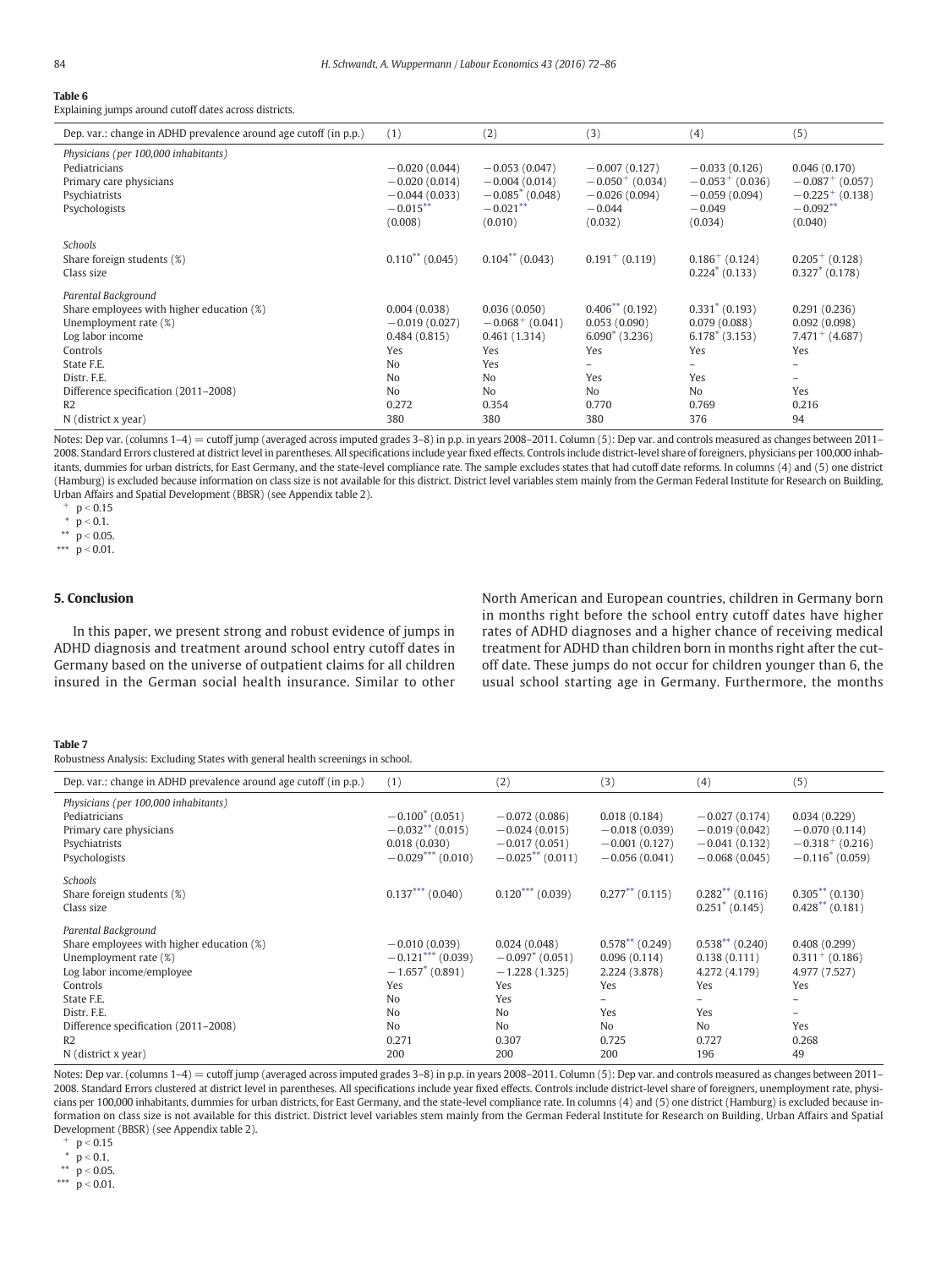<span id="page-13-0"></span>between which the jumps occur vary with different cutoff dates across German states. It is therefore likely that the higher rates among the children born before the cutoff date result from the fact that these children belong to the youngest in their grade. Because of their lower age, these children are likely less attentive, more hyperactive and more impulsive than their older classmates, thus show higher ADHD symptoms and are therefore more likely to get diagnosed with ADHD.

Our results further suggest that these misdiagnoses of ADHD add to increases in the prevalence of diagnosed ADHD. We show that larger jumps in prevalence around school entry cutoff dates are strongly correlated with higher ADHD levels, both across German states as well as for the different countries that have been analyzed in the past. This relationship is surprisingly linear and homogenous across German states and internationally. These findings suggest that misdiagnoses, empirically detectable around age cutoffs, may be a driving force behind the high ADHD rates observed in many countries.

In the last part of the paper we analyze how changes in the ADHD jumps around cutoff dates vary with the supply of doctors, the school environment and SES. In this analysis we rely on district level variation over time, holding constant average observed and unobserved characteristics at the district level. Jumps in ADHD prevalence are negatively but hardly significantly related to the supply of doctors, but increase with worsening of teaching conditions, such as large classes, and with improvement of the general educational level of adults in the district. These findings could imply that in particular teachers and highly educated parents play a role for the additional ADHD diagnoses among the children who are young for their grade, while the supply of doctors hardly matters in the German setting. In order to interpret these results causally, however, we have to assume that there are no time-varying unobserved factors at the district level that drive jumps in ADHD prevalence and are related to the explanatory variables. Although it is hard to think of concrete examples for such factors, it remains a strong assumption and we therefore suggest interpreting the results as first evidence that the school environment and parental background may play a role for school entry age-related ADHD misdiagnoses. Future research should test the role of these factors based on truly exogenous variation.

Although we refrain from interpreting our results on the factors driving ADHD misdiagnoses causally, our study has several implications for future research and policy. In order to mitigate the effect of school entry age on ADHD diagnoses and reduce misdiagnoses, it is crucial to raise the awareness among doctors, parents and teachers that ADHD symptoms depend on a child's actual age while differences in age are large within today's classrooms. A further possibility to weaken the impact of age differences within classrooms on misdiagnoses is to only allow children to enter school if they are sufficiently mature, i.e. if they are sufficiently able to focus, sit still and control themselves to follow the school curriculum. This requires making school entry more flexible and deciding on a case-by-case basis whether a child should be enrolled in school or not.

Mitigating the effect of school entry age on ADHD diagnoses and thereby reducing ADHD misdiagnoses is important, as a wrongfully attributed diagnosis of ADHD can have dramatic consequences. An ADHD diagnosis may carry a stigma (Moses, 2010). For a child who truly has ADHD this stigma may be outweighed by the benefits of treatment as well as the benefits for its classmates (Aizer, 2008). However, there are no known benefits of ADHD treatment for children who do not have ADHD. On the contrary, medical treatment for ADHD is known to have strong side effects, such as an increased risk of cardiovascular disease, effects on sleep and appetite (Gould et al., 2009; Cascade et al., 2010) as well as increases in emotional problems (Currie et al., 2014). These side effects of wrongful ADHD diagnosis and treatment may have detrimental long-term impacts on human capital development and labor market outcomes.

#### Appendix A. Supplementary data

Supplementary data to this article can be found online at [http://dx.](doi:10.1016/j.labeco.2016.05.018) [doi.org/10.1016/j.labeco.2016.05.018](doi:10.1016/j.labeco.2016.05.018).

#### References

- Aizer, A., 2008. [Peer Effects and Human Capital Accumulation: The Externalities of ADD.](http://refhub.elsevier.com/S0927-5371(16)30041-0/rf0005) [NBER Working Paper vol. 14354. National Bureau of Economic Research](http://refhub.elsevier.com/S0927-5371(16)30041-0/rf0005).
- Bedard, K., Dhuey, E., 2006. [The persistence of early childhood maturity: international ev](http://refhub.elsevier.com/S0927-5371(16)30041-0/rf0010)[idence of long-run age effects. Q. J. Econ. 121 \(4\), 1437](http://refhub.elsevier.com/S0927-5371(16)30041-0/rf0010)–1472.
- Bruchmüller, K., Schneider, S., 2012. [Fehldiagnose Aufmerksamkeitsde](http://refhub.elsevier.com/S0927-5371(16)30041-0/rf0015)fizit- Und [Hyperaktivitätssyndrom? Empirische Befunde Zur Frage Der Überdiagnostizierung.](http://refhub.elsevier.com/S0927-5371(16)30041-0/rf0015) [Der Psychotherapeut Vol. 57 \(1\) pp. 77](http://refhub.elsevier.com/S0927-5371(16)30041-0/rf0015)–89.
- Buckles, K.S., Hungerman, D.M., 2012. Season of birth and later outcomes: old questions, new answers. Rev. Econ. Stat. 95 (3), 711–724. http://dx.doi.org[/10.1162/REST\\_a\\_](http://dx.doi.org/10.1162/REST_a_00314) [00314](http://dx.doi.org/10.1162/REST_a_00314).
- Cascade, E., Kalali, A.H., Wigal, S.B., 2010. [Real-world data on attention de](http://refhub.elsevier.com/S0927-5371(16)30041-0/rf0025)ficit hyperactiv[ity disorder medication side effects. Psychiatry \(Edgmont\) 7 \(4\), 13](http://refhub.elsevier.com/S0927-5371(16)30041-0/rf0025)–15.
- Chorniy, A., Kitashima, L., 2014. [Sex, Drugs and ADHD: The Effects of ADHD Pharmacolog](http://refhub.elsevier.com/S0927-5371(16)30041-0/rf0030)[ical Treatment on Children's Risky Behavior. Working Paper](http://refhub.elsevier.com/S0927-5371(16)30041-0/rf0030).
- Currie, J., Schwandt, H., 2013. [Within-mother analysis of seasonal patterns in health at](http://refhub.elsevier.com/S0927-5371(16)30041-0/rf0035) [birth. Proc. Natl. Acad. Sci. 110 \(30\), 12265](http://refhub.elsevier.com/S0927-5371(16)30041-0/rf0035)–12270.
- Currie, J., Stabile, M., Jones, L., 2014. Do stimulant medications improve educational and behavioral outcomes for children with ADHD? J. Health Econ. 37 (September), 58–69. http://dx.doi.org[/10.1016/j.jhealeco.2014.05.002.](http://dx.doi.org/10.1016/j.jhealeco.2014.05.002)
- Dalsgaard, S., Humlum, M.K., Nielsen, H.S., Simonsen, M., 2012. [Relative standards in](http://refhub.elsevier.com/S0927-5371(16)30041-0/rf0045) [ADHD diagnoses: the role of specialist behavior. Econ. Lett. 117 \(3\), 663](http://refhub.elsevier.com/S0927-5371(16)30041-0/rf0045)–665.
- Dalsgaard, S., Nielsen, H.S., Simonsen, M., 2014. Consequences of ADHD medication use for Children's outcomes. J. Health Econ. 37 (September), 137–151. http://dx.doi.org/ [10.1016/j.jhealeco.2014.05.005](http://dx.doi.org/10.1016/j.jhealeco.2014.05.005).
- Elder, T.E., 2010. The importance of relative standards in ADHD diagnoses: evidence based on exact birth dates. J. Health Econ. 29 (5), 641–656. http://dx.doi.org[/10.1016/j.](http://dx.doi.org/10.1016/j.jhealeco.2010.06.003) [jhealeco.2010.06.003.](http://dx.doi.org/10.1016/j.jhealeco.2010.06.003)
- Evans, W.N., Morrill, M.S., Parente, S.T., 2010. Measuring inappropriate medical diagnosis and treatment in survey data: the case of ADHD among school-age children. J. Health Econ. 29 (5), 657–673. http://dx.doi.org/[10.1016/j.jhealeco.2010.07.005](http://dx.doi.org/10.1016/j.jhealeco.2010.07.005).
- Faraone, S.V., Perlis, R.H., Doyle, A.E., Smoller, J.W., Goralnick, J.J., Holmgren, M.A., Sklar, P., 2005. Molecular genetics of attention-deficit/hyperactivity disorder. Biol. Psychiatry 57 (11), 1313–1323. http://dx.doi.org[/10.1016/j.biopsych.2004.11.024.](http://dx.doi.org/10.1016/j.biopsych.2004.11.024)
- Federal Statistical Office, 2014. [Allgemeinbildende Schulen Fachserie 11, Reihe 1.](http://refhub.elsevier.com/S0927-5371(16)30041-0/rf0070)
- Furman, L., 2005. What is attention-defi[cit hyperactivity disorder \(ADHD\)? J. Child](http://refhub.elsevier.com/S0927-5371(16)30041-0/rf0075) [Neurol. 20 \(12\), 994](http://refhub.elsevier.com/S0927-5371(16)30041-0/rf0075)–1002.
- German Association for Child and Youth Psychiatry, et al., 2007. [Leitlinien zur Diagnostik](http://refhub.elsevier.com/S0927-5371(16)30041-0/rf0080) [und Therapie von psychischen Störungen im Säuglings-, Kindes- und Jugendalter.](http://refhub.elsevier.com/S0927-5371(16)30041-0/rf0080) [third ed. Deutscher Ärzte Verlag, Berlin, pp. 239](http://refhub.elsevier.com/S0927-5371(16)30041-0/rf0080)–254.
- Gould, M.S., Timothy Walsh, B., Munfakh, J.L., Kleinman, M., Duan, N., Olfson, M., Greenhill, L., Cooper, T., 2009. Sudden death and use of stimulant medications in youths. Am. J. Psychiatr. 166 (9), 992–1001. http://dx.doi.org[/10.1176/appi.ajp.](http://dx.doi.org/10.1176/appi.ajp.2009.09040472) [2009.09040472](http://dx.doi.org/10.1176/appi.ajp.2009.09040472).
- Grobe, T.G., Bitzer, E.M., Schwartz, F.W., 2013. [Barmer GEK Arztreport 2013.](http://refhub.elsevier.com/S0927-5371(16)30041-0/rf0090) [Schriftenreihe zur Gesundheitsanalyse Vol. 18](http://refhub.elsevier.com/S0927-5371(16)30041-0/rf0090).
- Halldner, L., Tillander, A., Lundholm, C., Boman, M., Långström, N., Larsson, H., Lichtenstein, P., 2014. Relative immaturity and ADHD: Findings from Nationwide registers, parent- and self-reports. J. Child Psychol. Psychiatry 55 (8), 897–904. http://dx. doi.org[/10.1111/jcpp.12229](http://dx.doi.org/10.1111/jcpp.12229).
- Hering, R., Schulz, M., Wuppermann, A., Bätzing-Feigenbaum, J., 2014. [Die](http://refhub.elsevier.com/S0927-5371(16)30041-0/rf0100) [Aufmerksamkeitsde](http://refhub.elsevier.com/S0927-5371(16)30041-0/rf0100)fizit−[/Hyperaktivitätsstörung \(ADHS\) bei Kindern und](http://refhub.elsevier.com/S0927-5371(16)30041-0/rf0100) [Jugendlichen in der ambulanten Versorgung in Deutschland - Teil 1 - Entwicklung](http://refhub.elsevier.com/S0927-5371(16)30041-0/rf0100) [der Diagnose- und Medikationsprävalenzen von ADHS zwischen 2008 und 2011 im](http://refhub.elsevier.com/S0927-5371(16)30041-0/rf0100) [regionalen Vergleich. Versorgungsatlas](http://refhub.elsevier.com/S0927-5371(16)30041-0/rf0100).
- Jürges, H., Schneider, K., 2011. Why young boys stumble: early tracking, age and gender bias in the German school system. Ger. Econ. Rev. 12 (4), 371–394. http://dx.doi. org[/10.1111/j.1468-0475.2011.00533.x.](http://dx.doi.org/10.1111/j.1468-0475.2011.00533.x)
- Krabbe, E.E., Thoutenhoofd, E.D., Conradi, M., Pijl, S.J., Batstra, L., 2014. Birth month as predictor of ADHD medication use in Dutch school classes. Eur. J. Spec. Needs Educ. 29 (4), 571–578. http://dx.doi.org/[10.1080/08856257.2014.943564](http://dx.doi.org/10.1080/08856257.2014.943564).
- Lohmar, B., Eckhardt, T., 2013. Bonn: Secretariat of the Standing Conference of the Ministers of Education and Cultural Affairs of the Länder in the Federal Republic of Germany. http://www.kmk.org/fi[leadmin/doc/Dokumentation/Bildungswesen\\_en\\_](http://www.kmk.org/fileadmin/doc/Dokumentation/Bildungswesen_en_pdfs/dossier_en_ebook.pdf) [pdfs/dossier\\_en\\_ebook.pdf.](http://www.kmk.org/fileadmin/doc/Dokumentation/Bildungswesen_en_pdfs/dossier_en_ebook.pdf)
- Morrow, R.L., Garland, E.J., Wright, J.M., Maclure, M., Taylor, S., Dormuth, C.R., 2012. Influence of relative age on diagnosis and treatment of attention-deficit/hyperactivity disorder in children. Can. Med. Assoc. J. 184 (7), 755–762. http://dx.doi.org/[10.1503/](http://dx.doi.org/10.1503/cmaj.111619) [cmaj.111619.](http://dx.doi.org/10.1503/cmaj.111619)
- Moses, T., 2010. Being treated differently: stigma experiences with family, peers, and school staff among adolescents with mental health disorders. Soc. Sci. Med. 70 (7), 985–993. http://dx.doi.org[/10.1016/j.socscimed.2009.12.022.](http://dx.doi.org/10.1016/j.socscimed.2009.12.022)
- Mühlenweg, A.M., Puhani, P.A., 2010. The evolution of the school-entry age effect in a school tracking system. J. Hum. Resour. 45 (2), 407–438. http://dx.doi.org[/10.3368/](http://dx.doi.org/10.3368/jhr.45.2.407) [jhr.45.2.407.](http://dx.doi.org/10.3368/jhr.45.2.407)
- Nigg, J.T., 2013. Attention-deficit/hyperactivity disorder and adverse health outcomes. Clin. Psychol. Rev. 33 (2), 215–228. http://dx.doi.org[/10.1016/j.cpr.2012.11.005.](http://dx.doi.org/10.1016/j.cpr.2012.11.005)